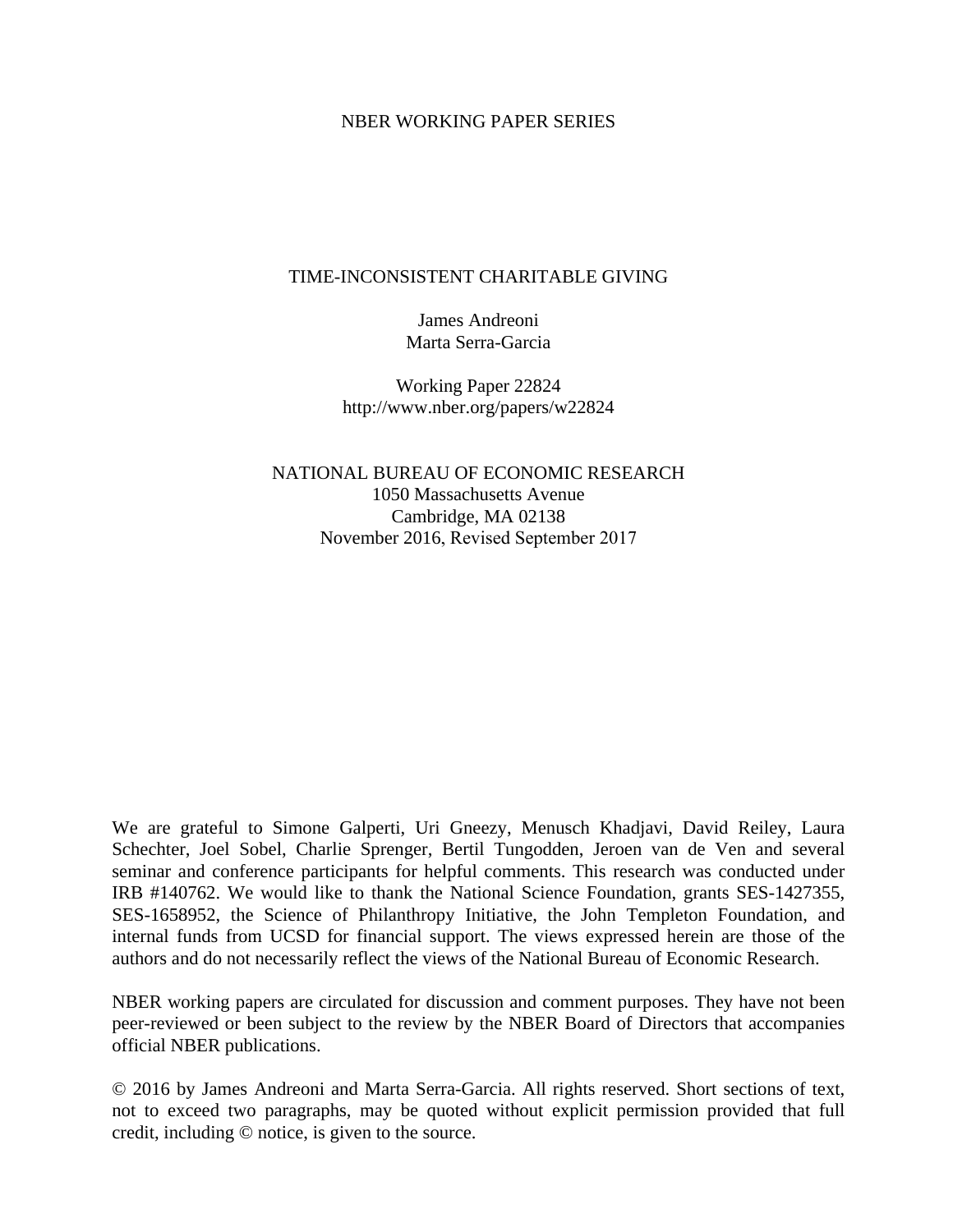Time-Inconsistent Charitable Giving James Andreoni and Marta Serra-Garcia NBER Working Paper No. 22824 November 2016, Revised September 2017 JEL No. C91,D64,D9

#### **ABSTRACT**

If social institutions, like fundraising, create incentives that generate utility from deciding to give, then some donors would decline a request to give to charity now while agreeing now to give later. This meets the classic definition of time-inconsistent choices. This is not because of a problem of self-control, but of social-control over the timing of the ask vis-a-vis the gift. In striking contrast to the prior literature, if given a choice of commitment or flexibility regarding decisions now to give later, time-inconsistency due to social-control problems generates strict demand for flexibility. We illustrate this theoretically and experimentally.

James Andreoni Department of Economics University of California, San Diego 9500 Gilman Drive La Jolla, CA 92093-0508 and NBER andreoni@ucsd.edu

Marta Serra-Garcia University of California, San Diego Rady School of Management 9500 Gilman Drive #0553 La Jolla, CA 92093-0553 mserragarcia@ucsd.edu

An online appendix is available at http://www.nber.org/data-appendix/w22824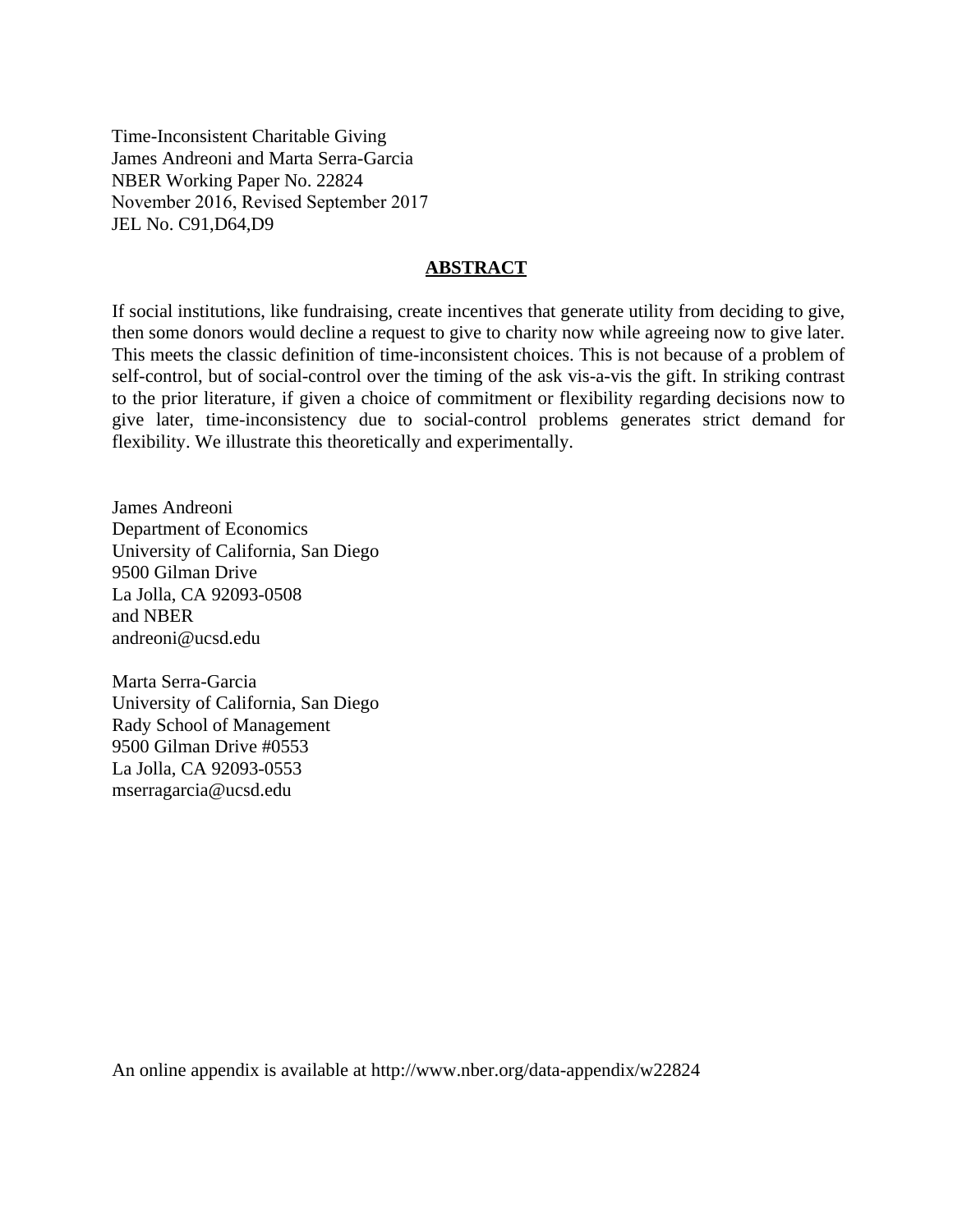# 1 Introduction

Time-inconsistent behavior has been of central interest to economists over the last several decades, both theoretically and empirically. A "classic" explanation for dynamic choice reversals is that individuals' preferences are time inconsistent. Present-bias, due to lack of self-control or temptation, leads to preference rankings over alternatives that change over time, with individuals becoming more impatient as the timing of consumption nears (e.g., Strotz, 1956; Laibson, 1997; O'Donoghue and Rabin, 1999; Gul and Pesendorfer, 2001; Fudenberg and Levine, 2006). Evidence consistent with such preferences has been widely documented in domains involving individual decisions, such as financial decision-making, health-related choices and effort provision (e.g., Frederick, Loewenstein, O'Donoghue, 2002; Cohen et al., 2016).

This paper studies dynamic prosocial decisions, in the context of charitable giving. We propose that, in this domain, time inconsistency can be pervasive, not only due to lack of self-control, but also due to lack of social-control over the timing of the ask visa-vis the gift. As demonstrated in several recent studies, individuals often feel pressured to behave prosocially, and respond positively when asked to give to charity, though they may not enjoy the gift per se (e.g., DellaVigna, List and Malmendier, 2012; Andreoni, Rao, and Trachtman,  $2017$ <sup>1</sup>. In other words, individuals derive utility from *deciding* to give. A direct implication is that some will decline to give when they are asked to give immediately, but agree now to give later. That is, social pressure will lead to time-inconsistent charitable giving.

The aim of this paper is to investigate the extent of time inconsistency in charitable giving and, importantly, document the source of this inconsistency. In contrast to the static focus of the vast literature on charitable giving, we study intertemporal giving decisions. The temporal nature of giving is important both practically, as it describes many, if not most, giving decisions in the world, and theoretically as it can help us recognize

<sup>1</sup>See also Dana, Cain and Dawes (2006), Dana, Weber and Kuang (2007), Andreoni and Rao (2011), and Exley (2015). For reviews on the literature on charitable giving, see Andreoni (2006), List (2011), and Andreoni and Payne (2013).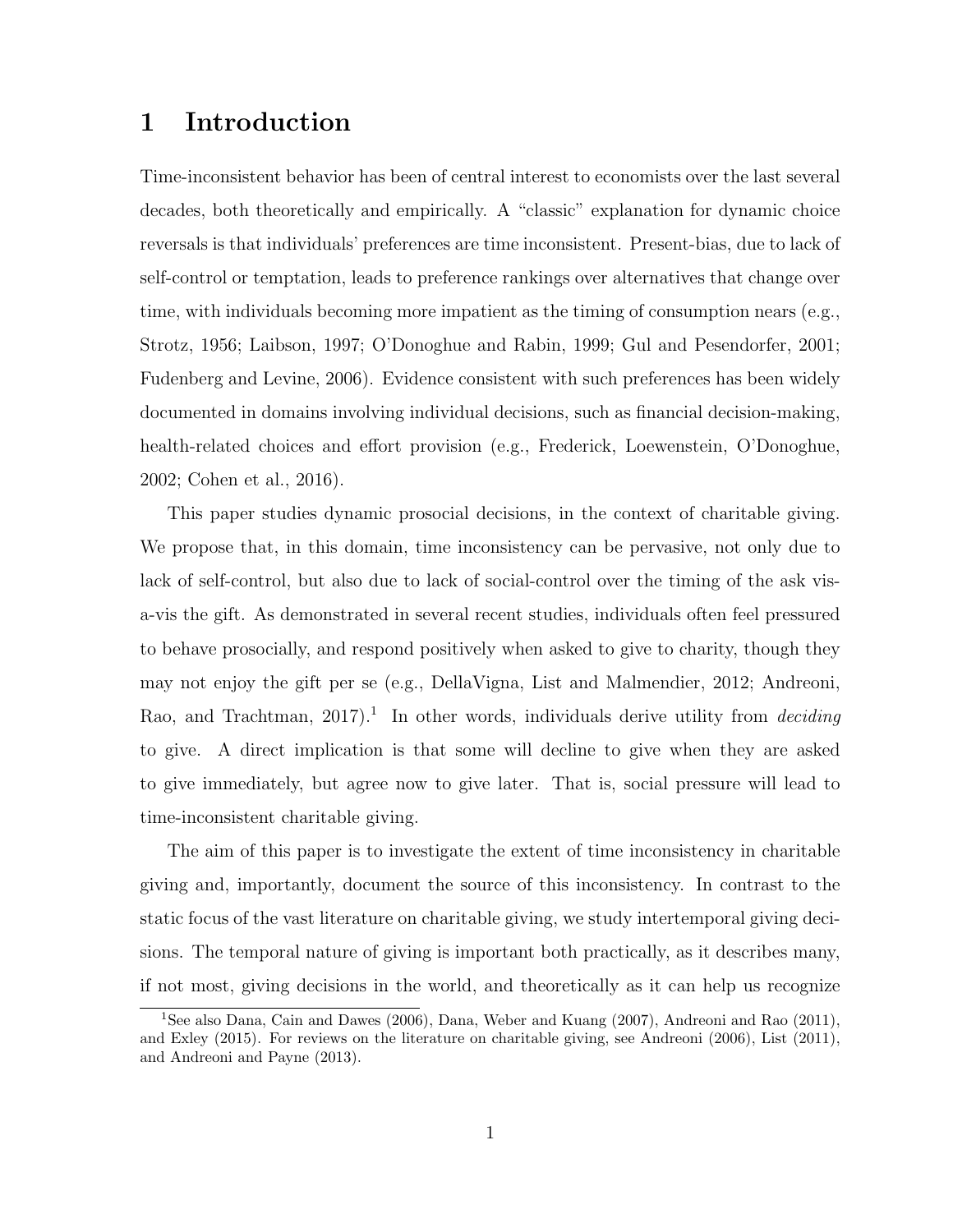some under-appreciated subtleties of this critical sector of society, and better understand how fundraising works, as well as its benefits and costs. We document extensive time inconsistency in charitable giving experimentally, and show that lack of social-control and lack of self-control explain over 70% of time-inconsistent giving choices.

To illustrate our approach, we start by comparing two possible giving decisions made in the present. The first decision is about a gift to be paid in the present. The second is an otherwise identical decision about a gift to be paid in the future. A standard approach to giving (e.g., Bergstrom, Blume and Varian, 1986; Andreoni, 1989) assumes that utility flows from consumption and giving, such that gifts transacted now affect utility now, and gifts transacted in the future only affect utility in the future. If future consumption and giving are discounted equally, and the future is otherwise identical to the present, the decision to give does not depend on when the gift is paid. That is, giving is time consistent.

Consider, alternatively, the possibility that the social interaction surrounding the donor and fundraiser creates a plethora of pressures that support a giving *decision* more so than a giving transaction. These social pressures produce utility at the moment a decision to give is made, regardless of whether that decision concerns a gift to be transacted now or later. If the target of the social pressure does not enjoy giving per se but experiences social pressure, the person will be more likely to *decide* in the present to make a gift if that gift is transacted in the future rather than the present. We refer to this giving behavior as time inconsistent. Rather than being derived from self-control problems or temptation, in our approach the time inconsistency is driven by the observation that humans are social animals who, for a myriad of reasons, would rather say yes to a fundraiser than no, all else equal. Their preferences are not time inconsistent, but their behavior is, since the delay between the decision and the donation reduces the cost of saying yes. This can make fundraising more successful, but may give individuals regrets in the future.<sup>2</sup>

 ${}^{2}$ Readers may recognize in themselves the unwillingness to say no to providing a public service in the future, such as advising an editor on a paper that has a 30 day deadline. In the moment we must feel better off accepting the refereeing job, while when we sit down to do it we often wish we had said no. Moreover, having done this so many times, we are not suffering any myopia. The origins of this time inconsistency are in saying yes to the request, not to non-stationarity in preferences nor temptations to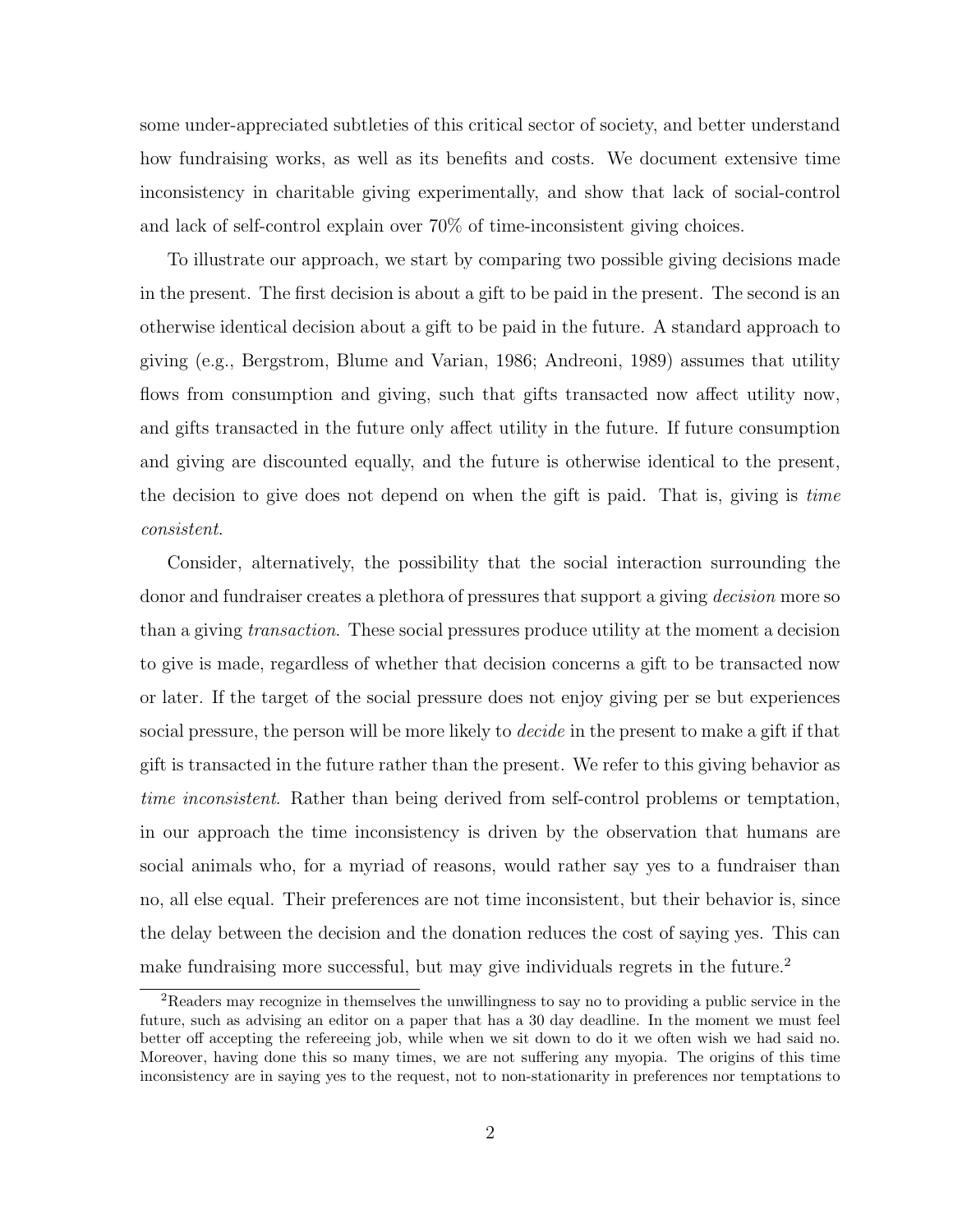Whether time inconsistency is due to temptation or social pressures can fortunately be distinguished by examining whether time-inconsistent individuals also demand commitment. The proof-positive evidence of temptation as a cause of time inconsistency is that people who are aware of their inconsistency will welcome an opportunity to commit now to their decisions about the future as a form of *self-control*. If individuals, sans social interactions, find the act of giving tempting (Dreber et al., 2016), they will be more likely to give in the present than in the future. They will also demand commitment not to give. By contrast, if they are tempted to be selfish (e.g., Saito, 2015), they will be more likely to give in the future. These types will demand commitment to giving.<sup>3</sup>

If, by contrast, there are social pressures, then a different logic prevails. A person who suffers a cost from saying no to the fundraiser may say no to a request to give immediately but yes to a request to give in the future. Yet, she will not demand commitment. This person will demand flexibility to change her mind in the future. The reason she demands flexibility is to exert *social-control*, a thing her predicament has caused a lack of. Flexibility restores social-control by allowing the donor to realign the time of the request to coincide with the time of the gift, at which point she can make the preferred decision.<sup>4</sup>

This prediction is distinct from demand for flexibility that stems from uncertainty about the future (Kreps, 1979) in two ways. First, flexibility is differentially demanded by those time-inconsistent individuals, who exhibit a preference to give when the gift is delayed, but reverse their choice when giving is immediate. Second, while those who demand flexibility due to uncertainty have an incentive to use the time between the advance and the immediate decision to resolve uncertainty and change their choice accordingly,

review yet another manuscript.

<sup>&</sup>lt;sup>3</sup>Several recent papers have studied the effect of *time pressure* on giving (e.g., Rand, Greene and Novak 2012). The results in this literature are mixed. Persistent evidence of "intuitive altruism," that is, more generous immediate responses, has been found by some authors (e.g., Rand and Kraft-Todd, 2014, Rand et al., 2014), but not others (e.g., Recalde, Riedl and Vesterlund, 2015). Recent work has shown that these results depend on incentives (Kessler, Kivimaki and Niederle, 2016).

<sup>&</sup>lt;sup>4</sup>In this model social pressure is generated by an individual's emotional reaction to the ask, e.g., from her empathy towards the fundraiser and the charity. It is not strategic vis-a-vis other donors (social signaling) or the individual herself (self signaling) and, hence, choosing flexibility is not costly. We explore both non-strategic and strategic models of social pressure, and find evidence consistent with the non-strategic model.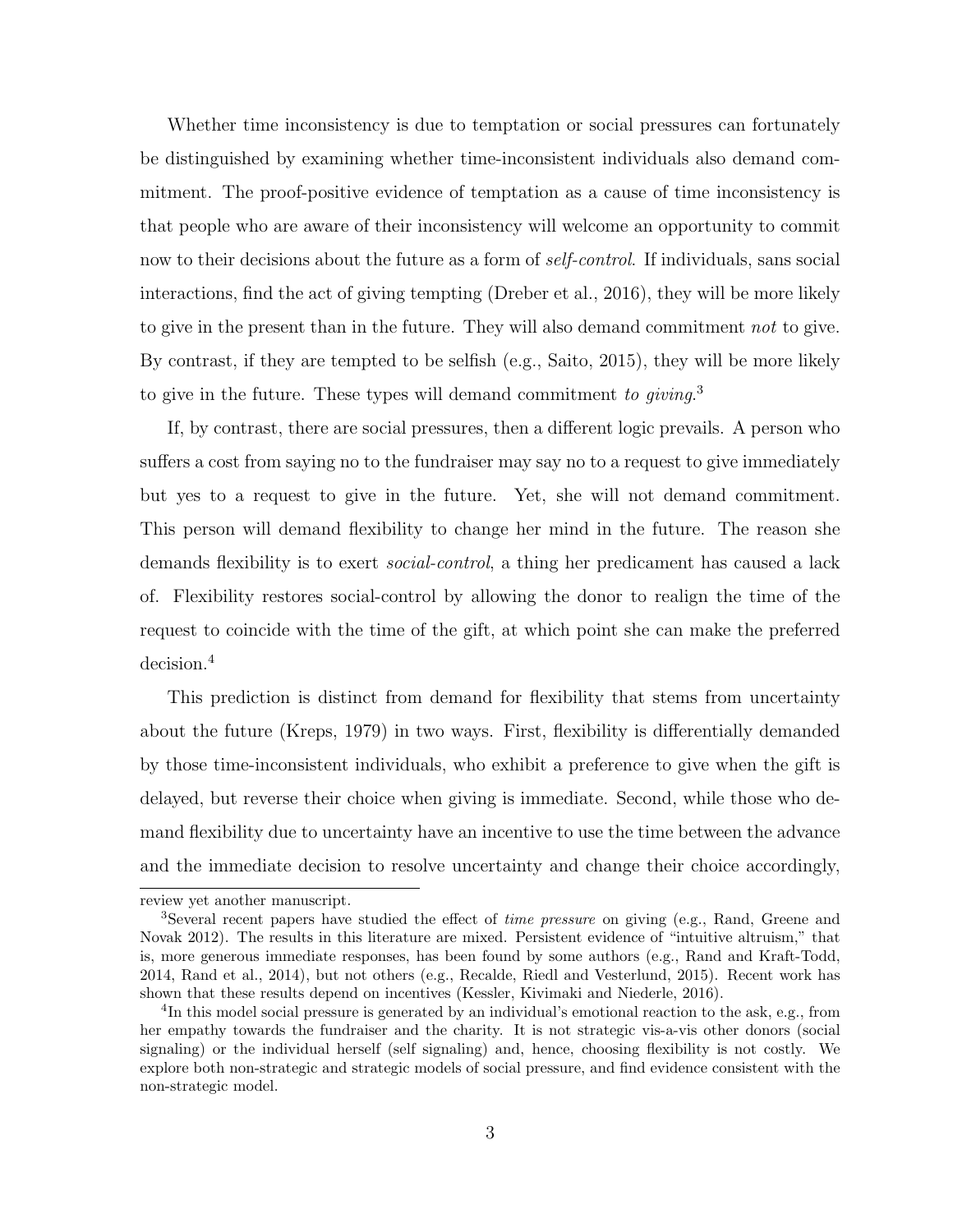those who demand flexibility due to social pressure do not.

Our experiments show that time-inconsistent charitable giving is significant: Giving is 50% more likely when gifts are delayed. In two between-subjects treatments, we find that, while 31% of subjects give when the donation is immediate, 46% of subjects decide now to give later, where the gift is delayed by a week. This represents strong evidence of violations of time stationarity (Halevy, 2015), and is consistent with evidence presented in a field experiment by Breman (2011).

Next, we document substantial heterogeneity in the source of time inconsistency in charitable giving, using a within-subjects experiment, in which we examine the link between time-inconsistency and commitment. We find evidence of three types of time inconsistency, in line with the sources highlighted above, which explains over 70% of timeinconsistent choices. The first type, which represents 40% of time-inconsistent subjects, behaves in line with our model of social pressures. She chooses to give in advance, but not immediately, and demands flexibility. The second type, which represents 20% of timeinconsistent subjects, behaves in line with the Dreber et al. (2016) model of temptation to be altruistic. She chooses not to give in advance, but gives immediately, and demands commitment not to give. The third type, which represents 12% of time-inconsistent subjects, behaves in line with a model of temptation to be selfish. She chooses to give in advance, but does not give immediately, and demands commitment. Hence, a large share of time-inconsistent behavior can be explained by lack of social-control, in addition to lack of self-control.

Our findings also show that, on average, demand for flexibility is related to reported resolution of uncertainty about the giving decision, in support for Kreps (1979). Yet, those who exhibit time inconsistency in line with lack of social-control are significantly less likely to report resolving uncertainty over time, and the change in their giving decision is unrelated to updating about the charity, as predicted. Further, consistent with recent findings suggesting that women may feel more pressured to act prosocially than men (e.g., Babcock et al., 2017), we find that women exhibit more time inconsistency than men.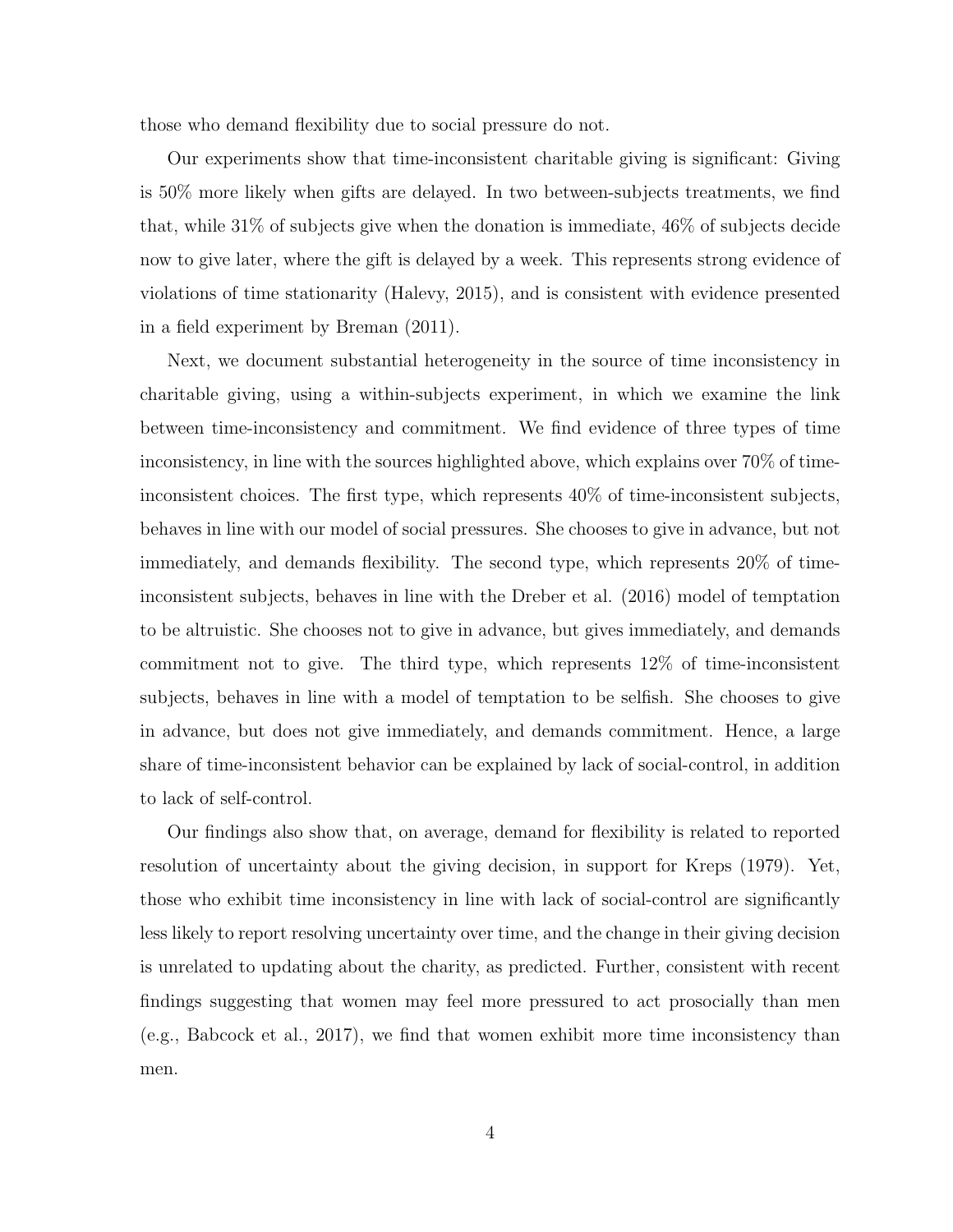The heterogeneity we document has important implications for mechanism design in the context of charitable giving. A relevant example in practice is the inclusion of the option to pledge a future gift. Our framework implies that, if individuals are allowed to pledge, that is, state an intention to donate in the future without commitment, those who suffer from social pressure will select into pledging, rather than giving immediately. These pledges will however be insincere, and thus will not be fulfilled once the individual is asked to confirm them. Also, if individuals who pledge are "pressured" to confirm by being thanked for their pledge, the rate of reneging will be reduced. By contrast, individuals who are tempted to give will select into giving immediately, rather than pledging. We find evidence consistent with these predictions in an additional experiment in which future donations were implemented through pledges.

The paper is organized as follows. Next, in Section 2, we present our model of timeinconsistent charitable giving derived from the social incentives surrounding giving, as well as review more standard models of time inconsistency. We then present the design (Section 3) and results (Section 4) from our main experiment. We provide additional within-subject evidence based on pledging behavior (Section 5). Section 6 concludes.

# 2 Models of Time-Inconsistent Charitable Giving

This section starts by describing the intertemporal charitable decision we study, and then examines models of time inconsistency in charitable giving.

#### 2.1 Setting

To study time inconsistency in charitable giving, we compare two situations. First, an individual decides now, at time  $t$ , whether or not to give now, which we will refer to as Decide Now to Give Now (NN). Second, an individual decides now whether to give at time  $t + k$ , which we will refer to as Decide Now to Give Later (NL). The first time period, t, we will call the present, now, or today, while the second time period is  $k$  days later and will be called the future, or later. The individual has an endowment  $m$  in each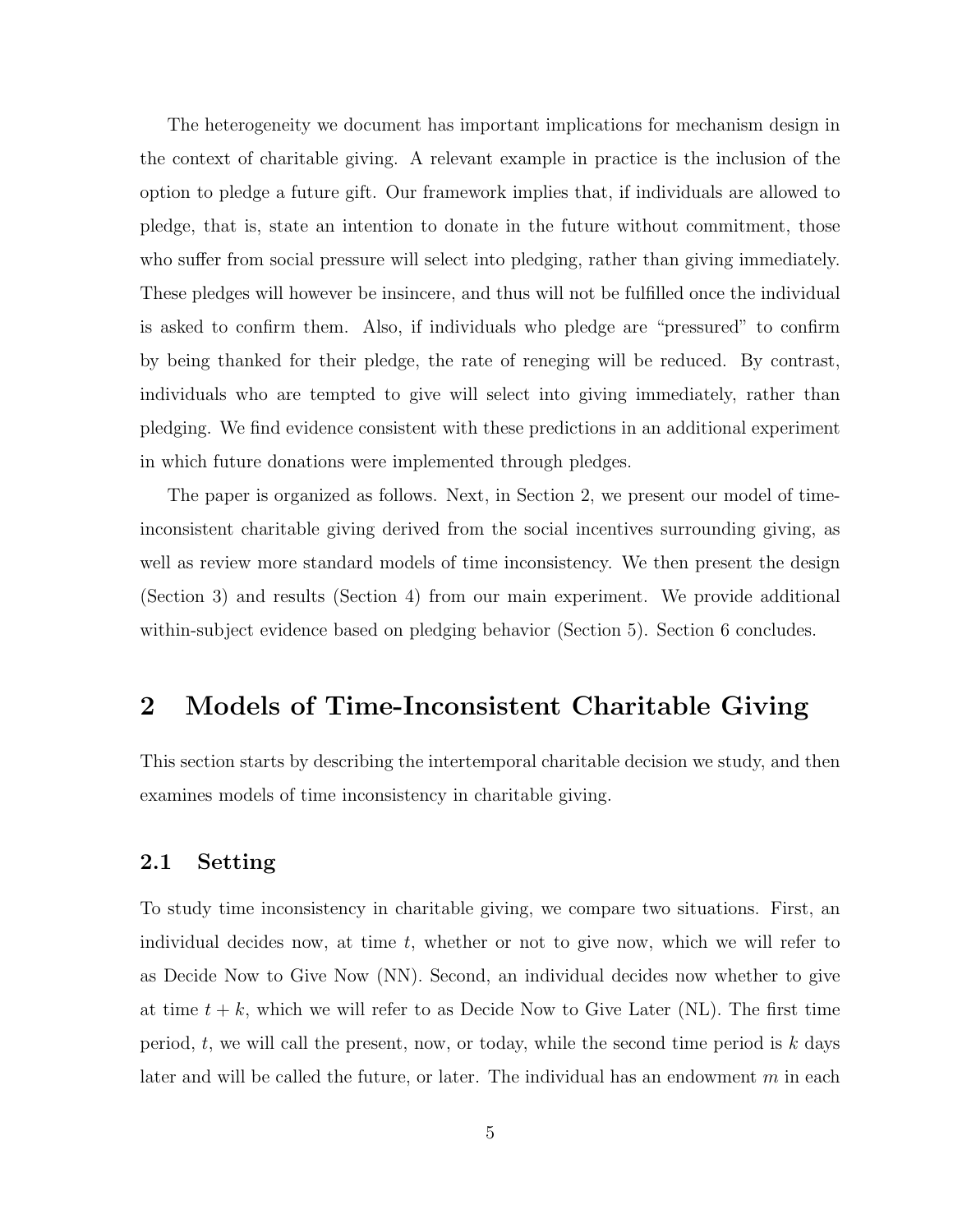period, and can give an amount g in at most one of these two periods.

To study commitment demand, we introduce a third decision. This decision is made at time  $t+k$ , later, with respect to a gift that is also made later, at time  $t+k$ . We refer to it as Decide Later to Give Later (LL). Each subject makes two choices, NL at time  $t$ , and LL at time  $t + k$ . At time t, the individual also chooses the probability  $p \in \{0.1, 0.5, 0.9\}$ with which the advance decision, NL, is implemented. We refer to commitment demand as the choice of  $p = 0.9$ . Similarly, we say individuals demand flexibility if  $p = 0.1$  is preferred, and they are indifferent if  $p = 0.5$  is preferred. Commitment is probabilistic, to preserve incentive compatibility of the NL and LL choice, experimentally.

As a benchmark, we start with a standard model of intertemporal choice where the individual is assumed to have stationary, time separable preferences over giving,  $g$ , and consumption  $m - g$ , with a discount rate  $\delta < 1$ . A standard, and also key, assumption is that utility depends only on final consumption in each period (Bergstrom et al., 1986; Andreoni, 1989; Ribar and Wilhelm, 2002). Thus, an individual endowed with  $m$  each period who is asked now to give now will have utility  $u(g) = U(m - g, g)$  if she gives and  $u(0) = U(m, 0)$  if she does not. For convenience, we normalize the utility of not giving to be  $u(0) = 0$ , and simply refer to  $u(g)$  as u. The individual decides now to give now if

$$
u > 0 \tag{1}
$$

An individual who is asked in period t to give g in period  $t + k$  will have utility at time t of  $\delta^k u$  if she gives, where  $0 < \delta < 1$  is the discount factor, and  $\delta^k u(0) = 0$  if she does not give. In both cases the decision to give requires satisfying condition (1), for any k. We thus say the individual is *time-consistent*: behavior is the same whether choices are planned in advance or at the time of consumption.

We next consider two frameworks that yield time-inconsistent charitable giving. First, we study models of social pressure, which affect the individual's social-control of the giving decision. Second, we examine models of temptation.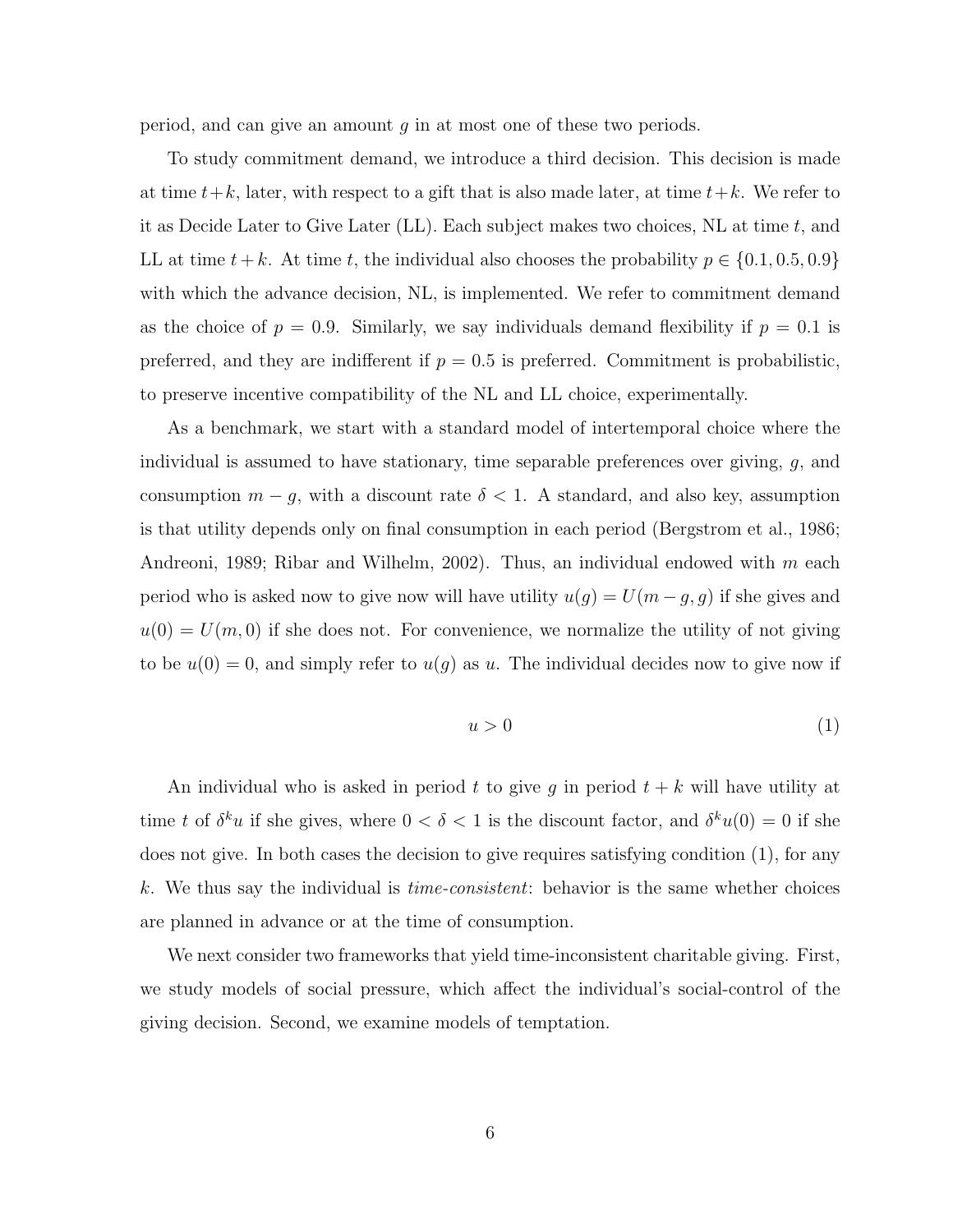#### 2.2 Social pressure

The power of social pressure from being asked to behave unselfishly is intrinsically compelling to most of us. It has been part of the formal discussion of altruism since at least Becker (1974). Several recent studies have shown that social pressures of several varieties can be extremely important to charitable giving (Dana et al., 2006; Dana et al., 2007; DellaVigna et al., 2012; Andreoni et al., 2017; and Trachtman, et al., 2015). Motivated by this evidence, models of giving have been extended to include a "social pressure" term (DellaVigna et al., 2012; Name-Correa and Yildirim, 2016). The utility from giving is then:

$$
u+s(g)
$$

where the new term s represents the utility from social pressures that flows when a decision to give is made. To maintain our normalization that the utility of not giving is zero, we also normalize  $s(0) = 0$  and so  $s(g) = s \ge 0$  when  $g > 0$ . Then s can be thought of as the net benefit of conceding to the pressure to give.<sup>5</sup>

The central insight of our paper is that social pressure is felt at the moment a decision to give is made, while the utility from giving is only felt at the moment the gift is made. When this is asynchronous, it can generate time-inconsistent behavior.

Following the existing literature, social pressure here is generated by factors such as empathy towards the fundraiser and the charity, or altruism. It is not strategic vis-a-vis other donors (social signaling) or the individual herself (self signaling). Rather it stems from individual's emotional reactions to a charitable ask, which for many are negative when the ask is declined. An alternative framework would model s as the outcome of a signaling process. We start by modeling social pressure as non-strategic, and then

<sup>&</sup>lt;sup>5</sup>This model therefore only assumes that saying "yes" to the fundraiser yields higher utility than saying "no" does. Giving our normalization, the model does not take a stand on how saying yes or no compares to the case of not being asked at all, only that, once asked to give, saying yes (all else equal) leaves one better off than saying no. Thus, the model can incorporate both cases where social pressure increases utility (as in Crumpler and Grossman, 2008; Chowdhury and Jeon, 2014) or decreases it (as in DellaVigna et. al, 2012; Name-Correa and Yildirim, 2016; and Andreoni, et al., 2017).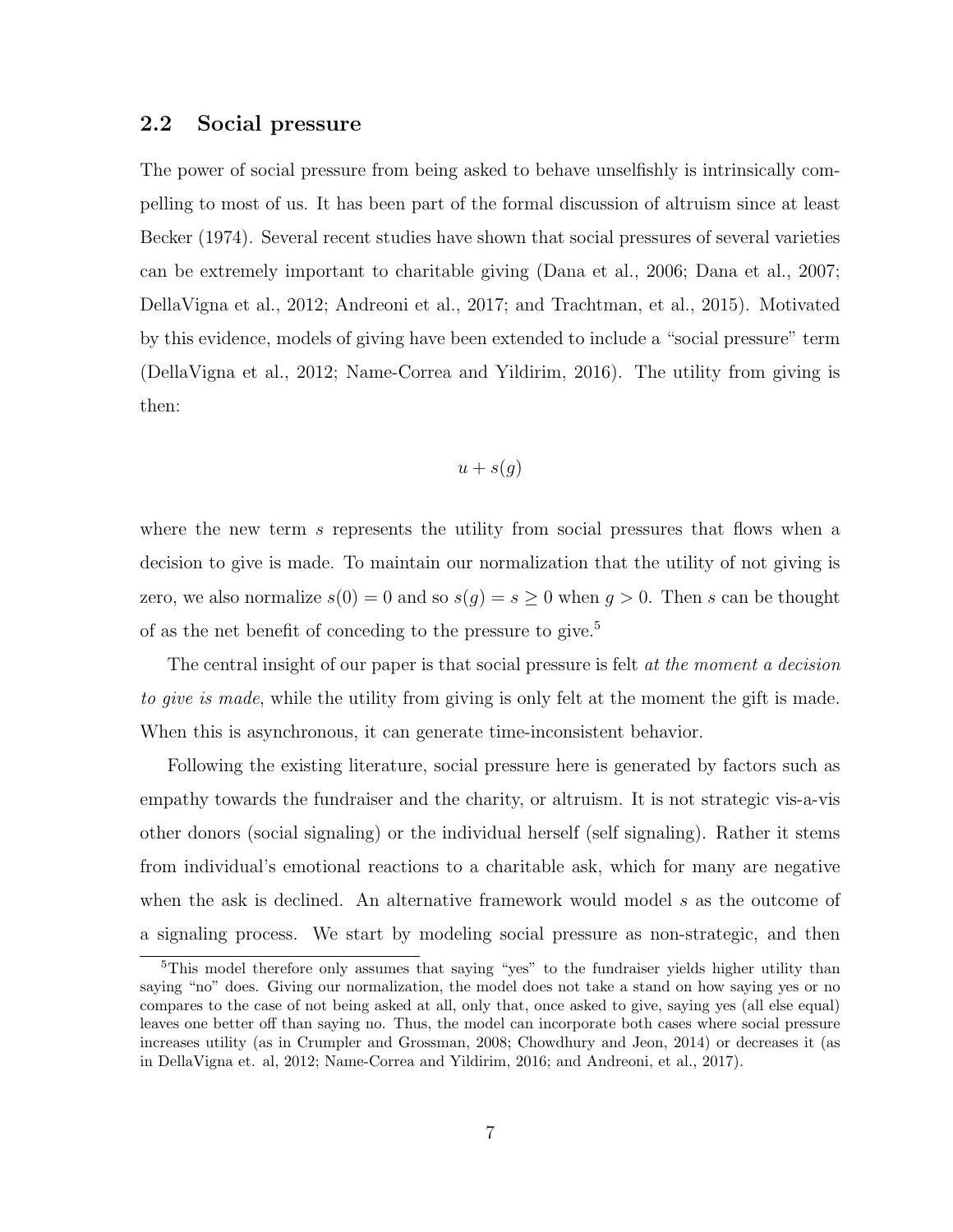

Figure 1: Utility Parameters and Choices

turn to a signaling approach later in this subsection, highlighting the key similarities and differences between these two approaches.

Consider the individual's decision now to give now (NN). She gives if:

$$
u + s > 0.\t\t(2)
$$

Two kinds of people satisfy equation (2). First are those who would give even without the aid of social pressure, that is  $u > 0$ . This type is characterized in Figure 1 by the dark grey area, A. The second kind is those who only give with social pressure, and would not without it. By equation (2) these people have  $u < 0$  while  $u + s > 0$ —the social pressure is decisive. They are identified by the medium grey area, B, of Figure 1.

When the gift is decided now but given later (NL), giving takes place if

$$
\delta u + s > 0. \tag{3}
$$

These people are shown on the light grey area, C, of Figure 1. Since  $\delta < 1$ , this means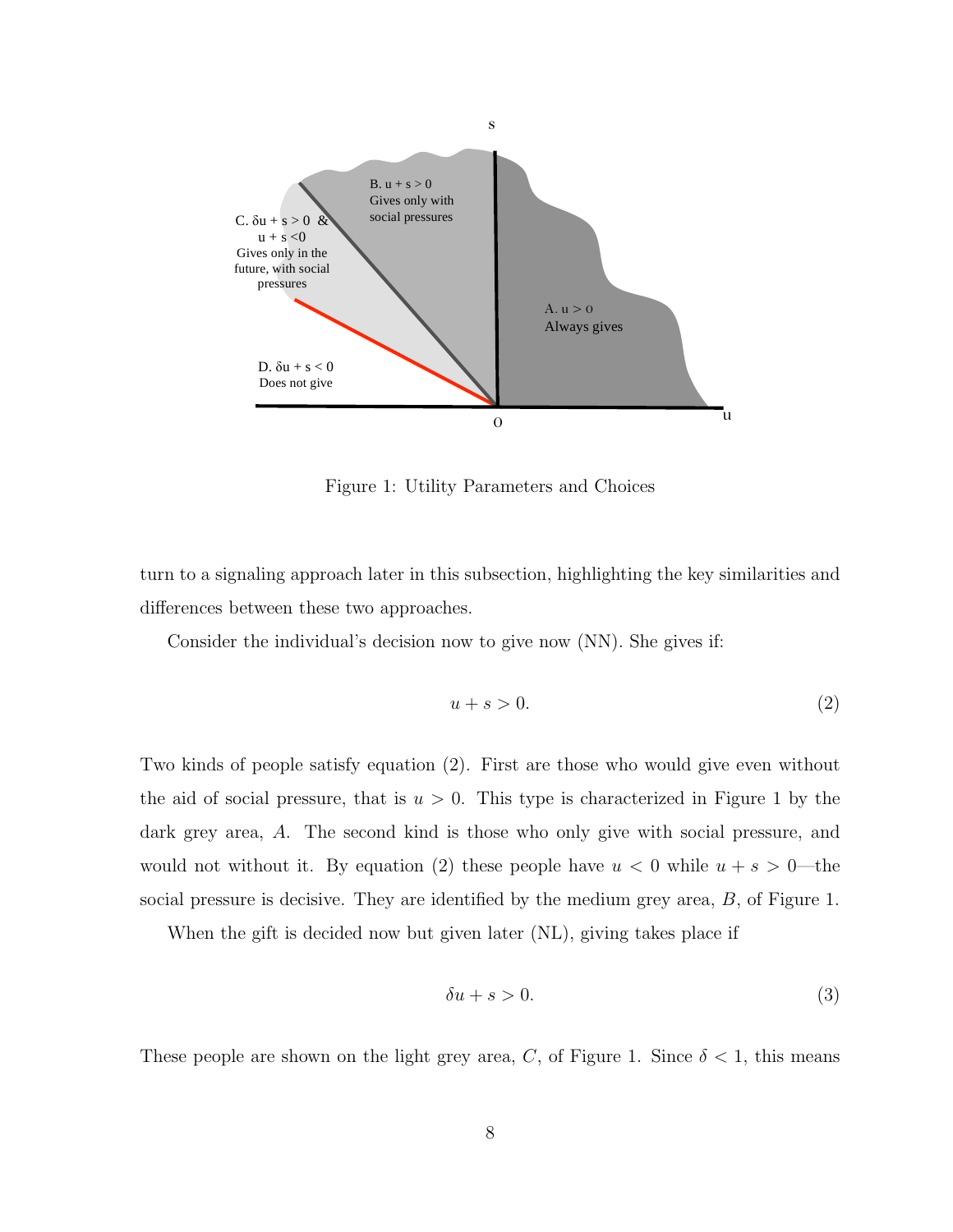that some people will agree now to give later who would not also agree now to give now. We refer to this as *time inconsistency* in giving behavior. Comparing equations (2) and (3), we see how satisfying (3) but not (2) describes the people whose charitable giving is time inconsistent. In particular, time-inconsistent types have

$$
-s/\delta < u < -s. \tag{4}
$$

This brings us to our next point: commitment versus flexibility demand. Consider the choice of our time-inconsistent person with utility as described in (4). When making a decision now to give later she would give, as  $\delta u - s > 0$ . However she would expect to prefer not to give, when making a decision later to give later, as  $u - s < 0$ . Individuals anticipate that, at time  $t + k$ , they will not wish to give and hence prefer  $p = 0.1$ ; they demand flexibility.

We find this prediction to be quite striking, both for its simplicity and for the extreme difference from the prior literature. Present-bias is an internally generated loss of self-control in the future; and commitment freezes timing and thus assures the selfcontrol. Social pressure, by contrast, is an externally generated loss of social-control that brings unwanted incentives to alter otherwise optimal plans. Flexibility allows one to release the social pressure and to restore social-control of the timing of decisions. Selfcontrol problems are "cured" by commitment, while social-control problems are "cured" by flexibility.

Another interesting observation is to note that it is well known (Kreps, 1979) that demand for flexibility can be optimal with time-*consistent* preferences. This model predicts that, for time-consistent individuals, who make the same giving decision regardless of when the giving transaction takes place, neither flexibility nor commitment hold value. We discuss Kreps (1979) in further detail below.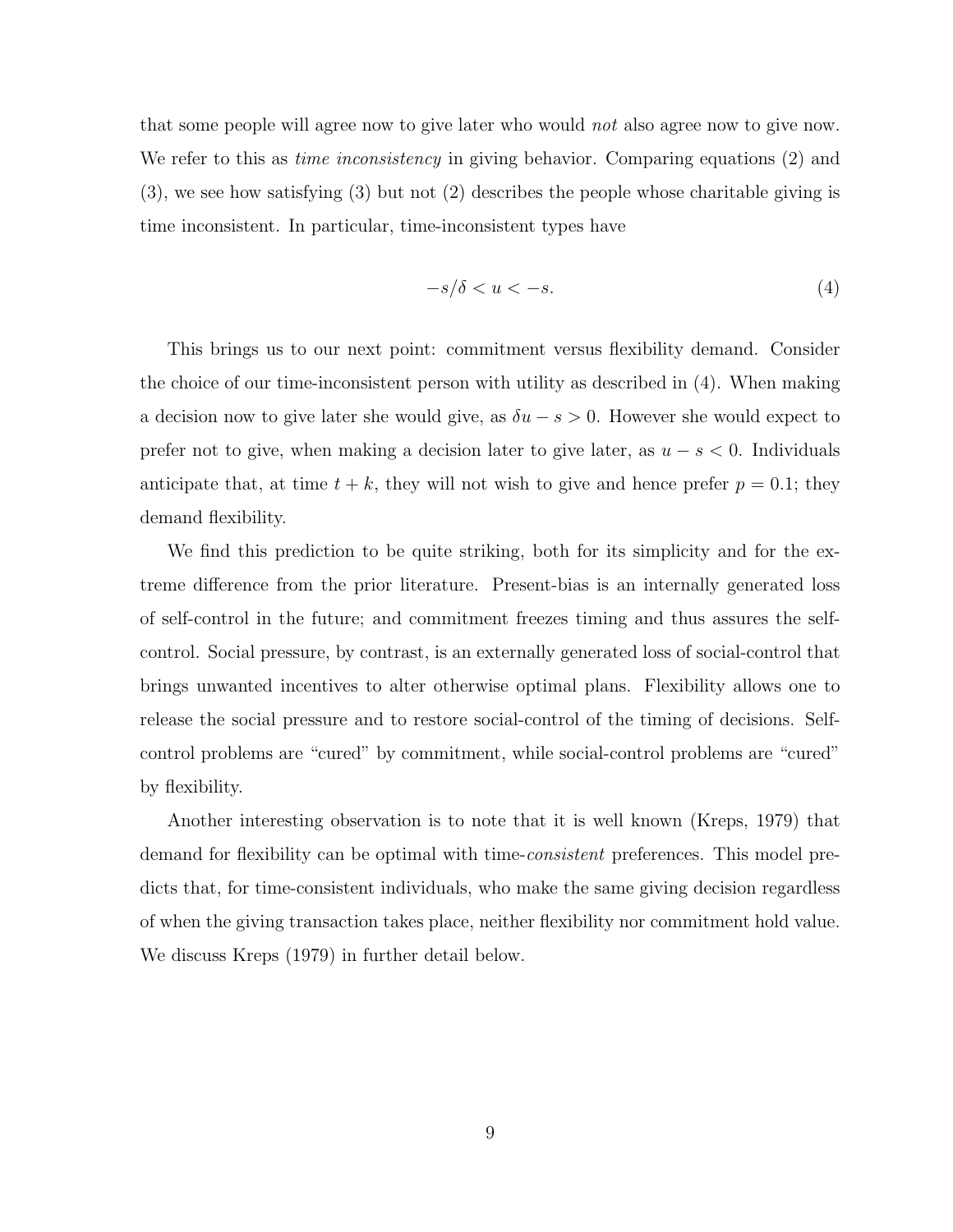#### 2.2.1 Signaling Models

Important theoretical work by Benabou and Tirole (2006, 2016), and theory and experiments by Andreoni and Bernheim (2009), have shown that, if individuals care about being altruistic but also about being percieved as altruistic, then pools can form where fair or altruistic types can distinguish themselves from less fair or altruistic types. We have also solved for a model of this type for the experiment in the current paper. The full blown model is presented in Appendix A. For brevity we do not present it here.

The signaling model assumes a continuum of types who participate in decisions like those in our experiment. The exercise is one of finding the types who will split the population into pools of givers and non-givers, selecting commitment or flexibility. In describing the choices and patterns, this signaling model predicts time inconsistency as the social pressure model does. However, on how people actually use the signals, and commitment demand in particular, it predicts important differences. Steadfast givers can distinguish themselves from less altruistic types by committing to give. They do not need commitment to assure they will give, but only need to choose it so people will know they are high types. In contrast to time-consistent givers under non-strategic social pressure, who are indifferent between commitment and flexibility, time-consistent givers should use commitment strategically, as a signal, under social signaling.

### 2.3 Models of Temptation or Self-Control

Models of temptation and procrastination have thus far mainly focused on intertemporal choice over sooner or later private consumption. A large literature on time-inconsistency has proposed that individuals are present-biased and exhibit self-control problems when choosing whether to consume today or save for the future (e.g., Strotz, 1956; Laibson, 1997; O'Donoghue and Rabin, 1999; Gul and Pesendorfer, 2001; Fudenberg and Levine, 2006), and a large body of empirical evidence finds support for such models when studying intertemporal allocations of monetary rewards, leisure, effort or food, among others (Frederick et al., 2002, for a review of early findings; and for more recent studies see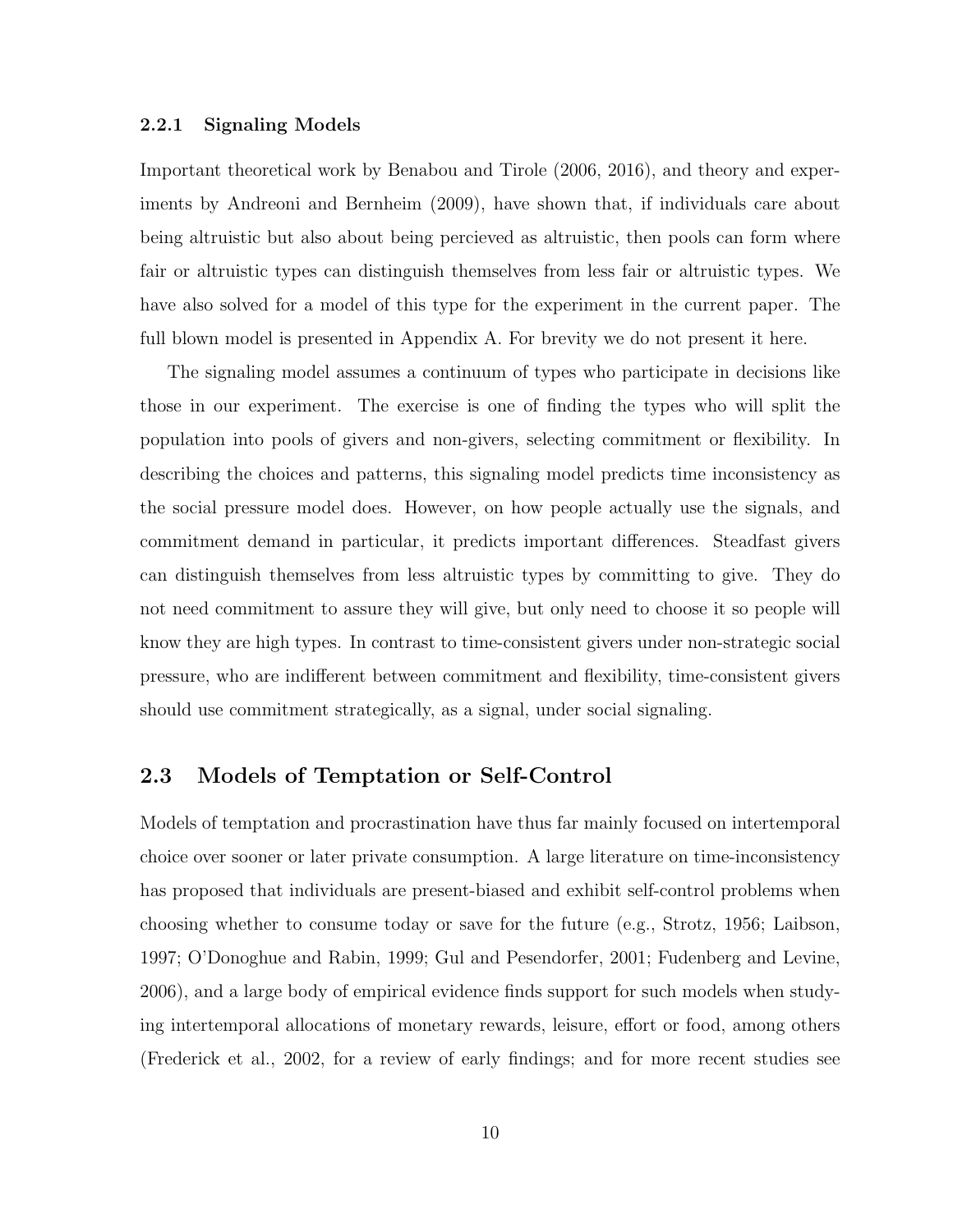McClure et al., 2004, Augenblick et al., 2015; Halevy, 2015; Cohen et al., 2016).

Giving yields utility at the expense of private consumption. If giving is more tempting than private consumption, the individual will be present-biased towards giving. Dreber et al. (2016) propose such a dual-self model. In their framework, the desire to give is stronger for the short-run self than for the long-run self. The long-run self can control the short-run self's desire, but doing so is costly. Since the short-run self has a stronger desire to give, the individual will be *more* likely to give when deciding now to give now (NN) than deciding now to give later (NL).

To illustrate this result, we simplify the dual-self model with a  $\beta - \delta$  framework. Let β represent the relative present-bias towards giving, where  $β = β_g/β_c$ , and  $β_g$  is the strength of present-bias towards giving, and  $\beta_c$  that towards consumption. Since private consumption and giving may be discounted differently, we do not normalize private consumption to be zero. Instead, an individual's utility from private consumption is  $u(m-g)$ , and her utility from giving is  $v(g)$ . She decides to give under NL if

$$
\delta u(m-g) + \beta \delta v(g) > 0
$$

which implies

$$
u(m-g) + \beta v(g) > 0.
$$

When giving is relatively more tempting (as in Dreber et al., 2016),  $\beta$  < 1, and individuals are more likely to give under NN than NL. Evidence consistent with this prediction has been found in delayed dictator games (Kovarik, 2009; Dreber et al., 2016), but not in the context of charitable giving (Breman,  $2011$ ).<sup>6</sup> By contrast, suppose that personal consumption is relatively more tempting (e.g., Saito, 2015; Noor and Ren, 2011). Then,  $\beta > 1$ , and individuals are less likely to give under NN than NL. Hence, temptation models generate time-inconsistency, and the direction of time-inconsistency depends on

<sup>&</sup>lt;sup>6</sup>While there are many potential reasons for this difference, and more evidence is needed, one potential explanation is the importance of social pressure in the context of charitable giving.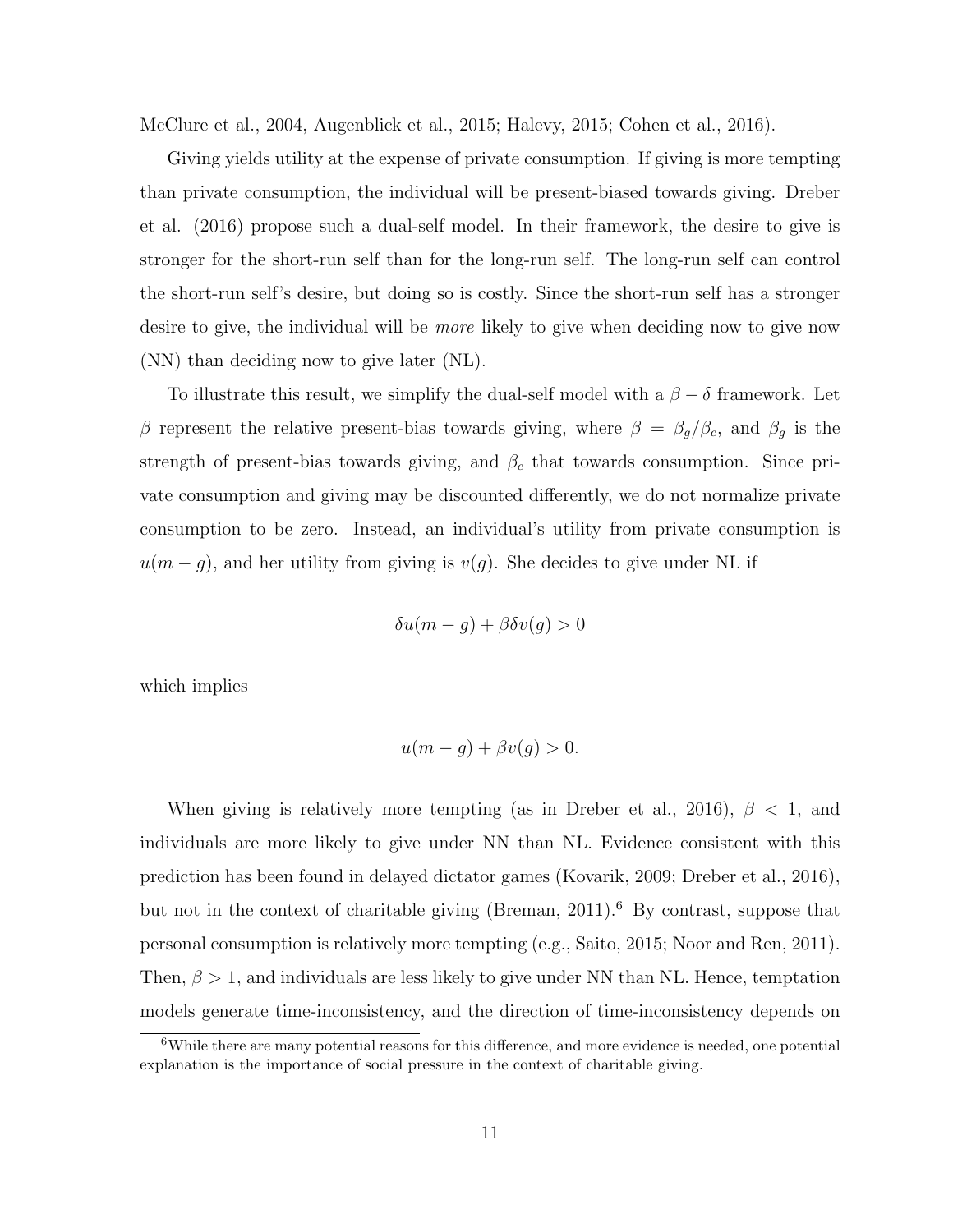whether giving or private consumption are more tempting. In either version of the model, the long-run self prefers the advance decision, NL, over the immediate decision, LL, and hence demands commitment.

The predictions of the models of time-inconsistency are summarized Table 1. The main difference between the two models is that, under social pressure, individuals who are time inconsistent prefer flexibility. By contrast, under temptation, they prefer commitment.<sup>7</sup>

|                                       | Models<br>Social<br>Temptation to |            |            |
|---------------------------------------|-----------------------------------|------------|------------|
| Behavior                              | Pressure                          | Give       | Not Give   |
|                                       |                                   |            |            |
| 1. Time Inconsistency:                | Yes                               | Yes        | Yes        |
| 1A. More likely to give in NN or NL?  | NL                                | NΝ         | NL         |
| 2. Commitment vs. Flexibility Demand: | Flexibility                       | Commitment | Commitment |

Table 1: Summary of Predictions of Models of Time Inconsistency

Note: This table summarizes the predictions of the conceptual framework. Commitment vs. Flexibility Demand refers to the choice of p of time-inconsistent subjects.

### 2.4 Flexibility and Uncertainty

Demand for flexibility could be due to uncertainty (Kreps, 1979). An individual may be uncertain about the relative quality of the charity. This could justify demand for flexibility, but would not be consistently associated with time inconsistency or a particular direction of time inconsistency. Both individuals who exhibit time-consistent and timeinconsistent charitable giving would demand flexibility.

At the same time, individuals who are uncertain about the future or the charity would have an incentive to use the time between t and  $t+k$  to learn more about the quality of the charity or to consider their financial situation. We thus elicited self-reported measures of such behaviors to examine whether demand for flexibility of any particular group (timeconsistent or time-inconsistent individuals) is associated with having resolved relevant

<sup>&</sup>lt;sup>7</sup>Sophistication about time inconsistency is assumed throughout. If individuals were naïve with respect to their time inconsistency, they would not exhibit a preference towards flexibility or commitment.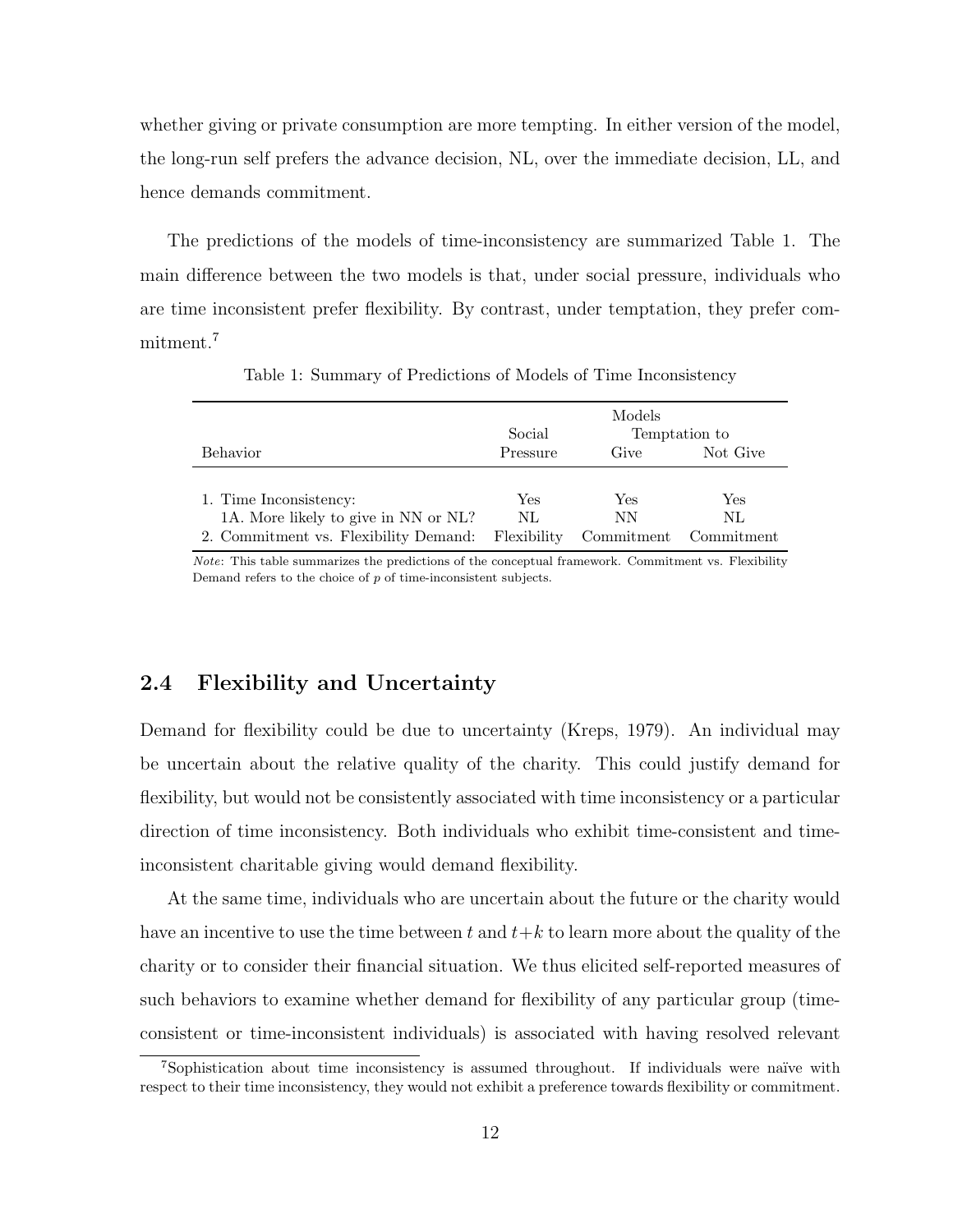uncertainty.

## 3 Experimental Design

The purpose of the experiment is to establish the presence of time-inconsistent charitable giving and determine the source of time inconsistency. To measure intertemporal donation decisions, subjects participated in two sessions that were (to the hour) one week apart, where the opportunity to donate \$5 to charity was presented. We refer to the first and second sessions as the week 1 and week 2 sessions, respectively. Participation in both sessions was required, regardless of any decisions made in week 1.

In the first treatment of the experiment, Decide Now to Give Now (or NN), the ask, the decision to donate, and the gift happen in week 1. In the second treatment, Decide Now to Give Later (or NL), the ask and the decision to donate occur in week 1, while the gift is delayed seven days to week 2. The subject's decision is final, implying that it cannot be revised in week 2. A significant difference in giving between the NN and NL treatments is a demonstration of violations of time stationarity (Halevy, 2015), at the between-subjects level.

The third treatment was designed to measure within-subjects time inconsistency and examine the source of time inconsistency.<sup>8</sup> In contrast to the NN and NL treatments, each subject makes two giving decisions, one of which is randomly implemented. The first decision is made in week 1 when subjects make a decision about donating \$5 in week 2. This is the same decision as in the Decide Now to Give Later treatment. We refer to it as the week-1 decision. In week 2 subjects return to the lab to make a second decision

<sup>8</sup> In a recent study Andreoni et al. (2016) find that people switch their decisions about how to allocate goods fairly between two people depending on the context of that decision. When the decision is ex ante to a partial realization of uncertainty, subjects favor ex ante notions of fairness. After the partial realization of uncertainty, subjects prefer to adopt an ex post stance on fairness, despite the fact that from the ex ante perspective this change is very unfair. Moreover, subjects rejected opportunities to commit to a fairness perspective, but rather preferred the flexibility for their fairness criterion to fit the context. In that paper preference for flexibility stems from changing fairness criteria after and before the realization of uncertainty. This motivation for changing choices is completely unrelated to social pressure in the context of charitable giving, where the norm is unchanging over time and individuals change their behavior in a self-serving manner.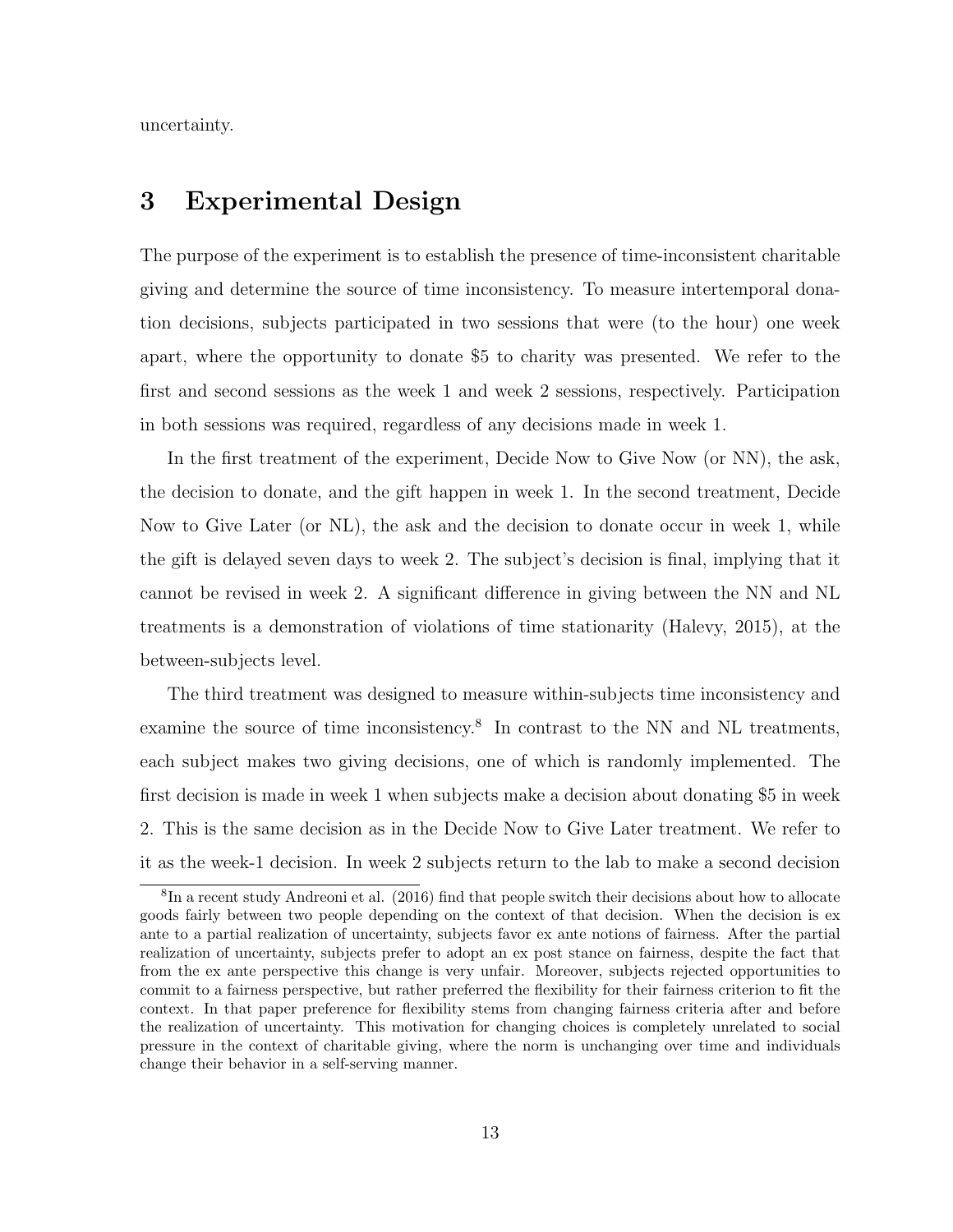about a gift to be made in week 2. This decision is akin to the Decision Later to Give Later discussed in the conceptual framework, and we refer to it as the week-2 decision. We refer to this as the NL&LL treatment.

Subjects in NL&LL are informed about the two decisions in week 1. In week 2, after both decisions are made, the experimenter randomly selects one of the two decisions, either the week-1 decision or the week-2 decision, to be carried out. This ensures incentive compatibility for both decisions. As outlined in the conceptual framework, we add one more step to the above in order to measure demand for commitment. In week 1, the subject chooses the probability with which the week-1 decision will be implemented in week 2, p from the set  $p \in \{0.9, 0.5, 0.1\}$ . This method has been previously implemented in experiments examining the relationship between commitment demand and time inconsistency (e.g., Augenblick, Niederle and Sprenger, 2015). Such studies find that time inconsistency in private consumption choices is associated with demand for commitment, and hence would suggest that observing such a relationship in the giving domain is possible.

In all treatments, the week 1 session opens with a scripted slide show about the charity GiveDirectly (www.GiveDirectly.org). The presentation, which lasts about 15 minutes, discusses the work the charity does by giving direct cash grants to poor households in Kenya and other African nations. It also discusses the results of scientific evaluations of the program (Haushofer and Shapiro, 2016) showing very high returns on investment as well as endorsements from charity rating groups such as GiveWell. Importantly, the presentation also highlights that one of the co-founders and current officers of GiveDirectly is Professor Paul Niehaus of the Department of Economics at the University of California, San Diego, where the study was conducted. This, we expect, adds confidence to both our claims about the quality and efficacy of the charity and our (true) promises that the donations would indeed go to GiveDirectly. The presentation ends with an ask to give \$5. The experimental treatments vary only on when financial transactions

<sup>&</sup>lt;sup>9</sup>To differentiate strict preferences for the earlier or later decision from a simple randomization, we also allow the subject to indicate indifference between high and low probabilities. If they do, their  $p$  is selected as either high or low with the flip of a coin, effectively creating a  $p = 0.5$ .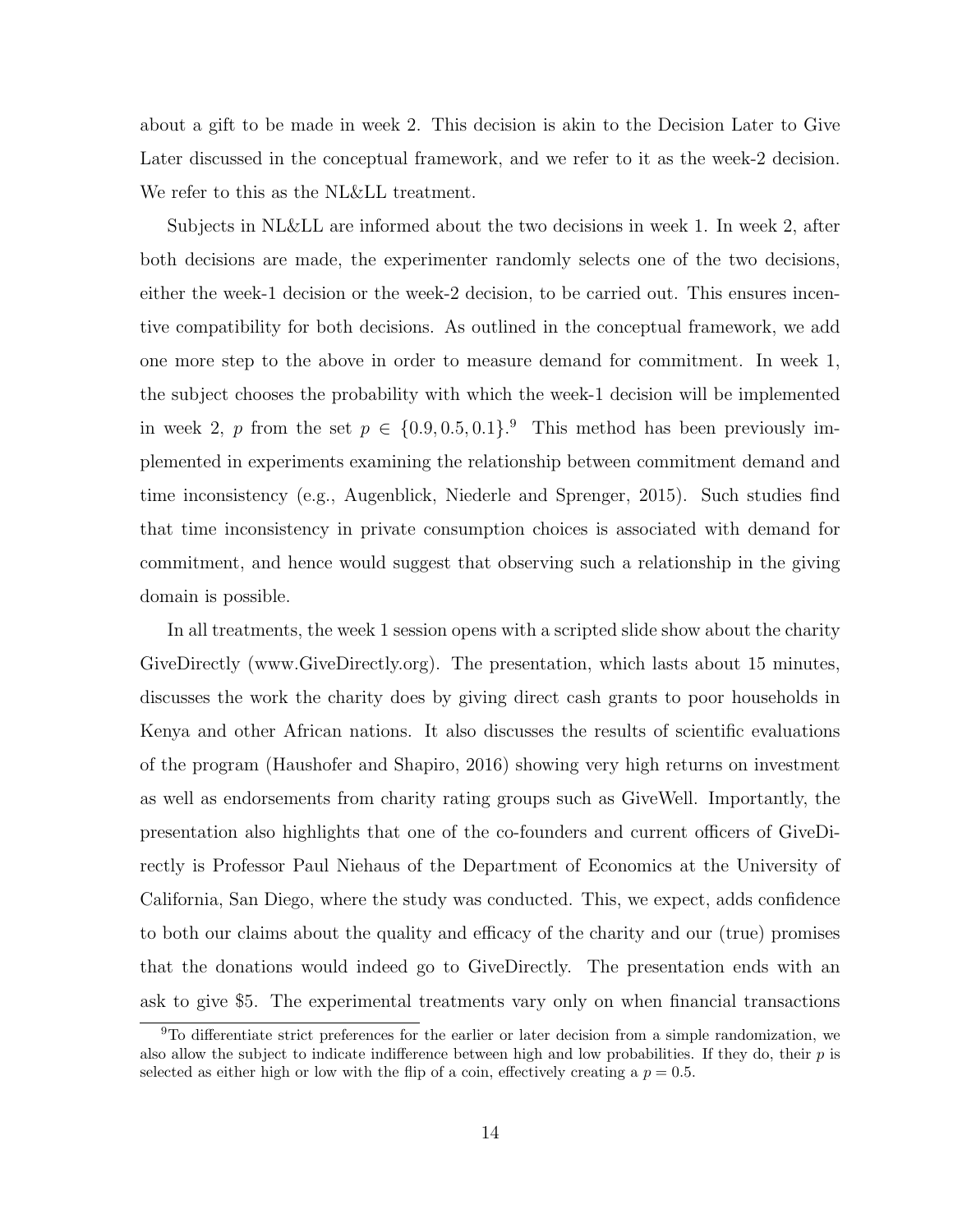occur. After all decisions were made in the week 2 session, subjects filled out a survey that elicited behavior between the week 1 and week 2 sessions, which we use to examine whether individuals used this time to resolve uncertainty about the charity or their financial situation.<sup>10</sup>

The experiment was conducted at the UC San Diego Economics Laboratory. All subjects were recruited for a two-session experiment, where the second session took place exactly one week after the first one. The instructions used are presented in Appendix B.

There were 535 subjects who participated in the week 1 session. Fourteen subjects of 179 in the NN treatment, 20 out of 173 in the NL treatment and 20 out of 183 in NL&LL treatments, respectively, failed to show up to the second session.<sup>11,12</sup> The analysis focuses on the 481 subjects who participated in both sessions in all treatments, though results are qualitatively the same considering all subjects. Details of this analysis can be found in Appendix C.

## 4 Results

In this section we first document the extent of time inconsistency in our experiment and then examine the association between time inconsistency and commitment demand.

#### 4.1 Result 1: Time-inconsistency

Figure 2 presents our main result from the NN and NL treatments: Introducing a delay between the decision and the gift increases giving substantially. In the Decide Now to

<sup>&</sup>lt;sup>10</sup>This survey also included as empathy and impulsiveness scales, which were used in Andreoni, Koessler and Serra-Garcia (2017) to examine the relationships between giving, empathy and impulsivity in the NN treatment.

<sup>&</sup>lt;sup>11</sup>These subjects did not differ in their donation decision ( $\chi^2 = 0.189$ ,  $p = 0.664$ ), or treatment assignment  $(\chi^2 = 1.570, p = 0.456)$ .

<sup>&</sup>lt;sup>12</sup>To reduce attrition, the first four out of eight sessions of the NN and NL treatments followed the common practice of paying a higher show-up payment in week 2 of the study, paying \$6 in week 1 and \$20 in week 2. The second set of four sessions paid the same show-up of \$15 in both weeks. We observe no significant differences in attrition ( $\chi^2 = 0.197$ ,  $p = 0.658$ ) and donation behavior ( $\chi^2 = 0.184$ ,  $p = 0.668$ ) in NN, and  $\chi^2 = 0.206$ ,  $p = 0.650$ , in NL) between these sessions and hence pool them in the analysis. In the NL&LL treatment, subjects always received a show-up of \$15 in both weeks.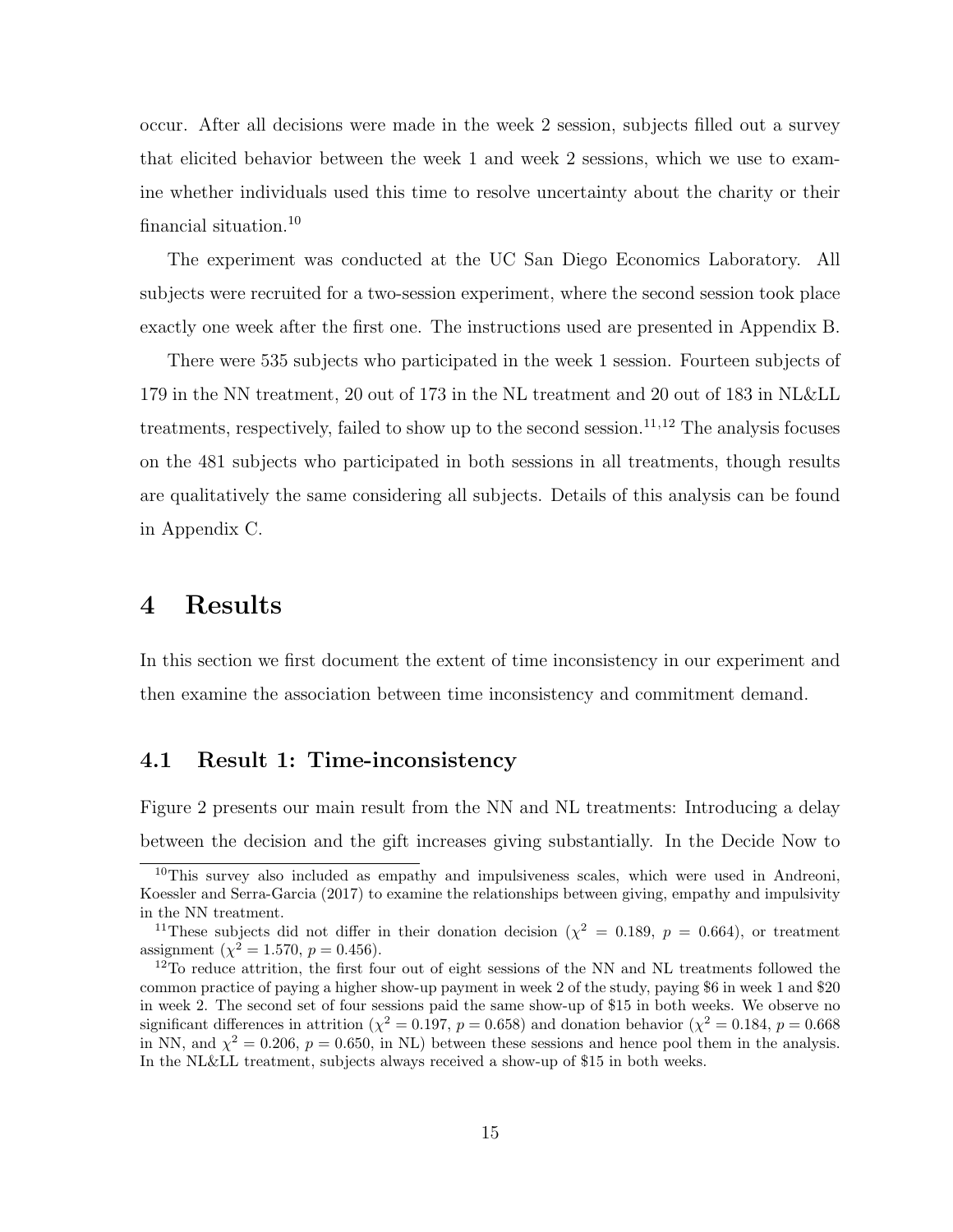Give Now treatment, 31% of the subjects choose to donate. In the Decide Now to Give Later treatment, the giving rate rises significantly to 46% of the subjects ( $\chi^2 = 7.419$ ,  $p < 0.01$ ). Notice not just the statistical significance of this result, but the economic significance as well. By putting 1 week of time between the decision to give and paying for that gift, our experiment increased giving by nearly 50%.



*Note:* Error bars denote  $\pm$  1 S.E.

Figure 2: Giving Decisions in the NN and NL Treatment

The elicitation of two donation decisions in the NL&LL treatment allows us to observe time inconsistency at the individual level. We classify subjects into four groups based on their dynamic choice paths: those who donate in both weeks, which we refer to as (Donate, Donate); those who do not donate in either week, which we refer to as (Not Donate, Not Donate); and those who make different donation decisions over time, (Donate, Not Donate) or (Not donate, Donate). Based on their dynamic choices, 25% of the subjects are classified as (Donate, Donate), 38% are classified as (Not Donate,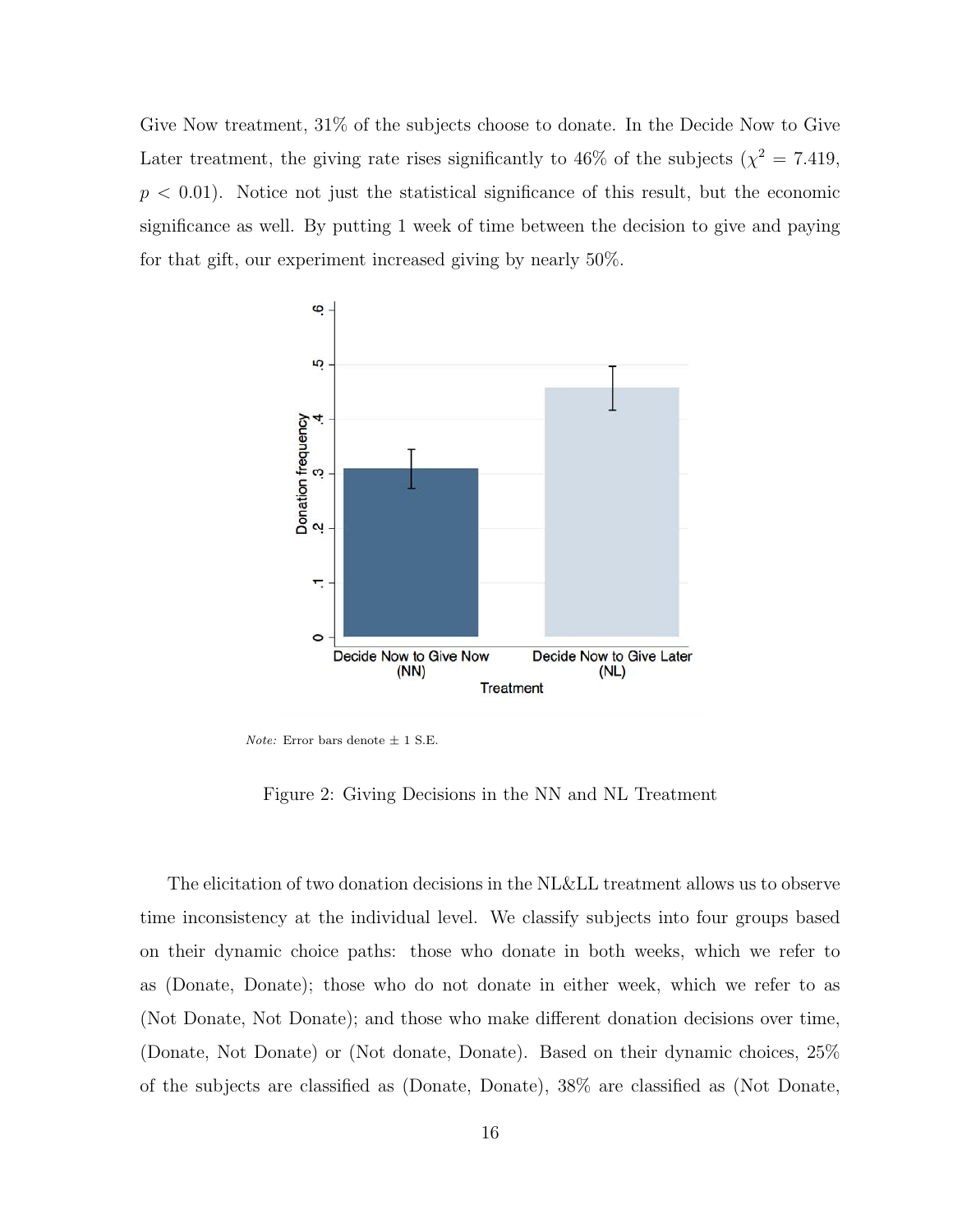Not Donate), 23% are classified as (Donate, Not Donate) and 14% are classified as (Not Donate, Donate).

The share of time-inconsistent subjects, 37%, is thus significant. A majority of these, 62% (or 23% of subjects in the sample) choose to donate in advance, but not immediately. The remainder, 38%, choose (Not Donate, Donate). The former type of change in giving decisions is significantly more frequent than the later (McNemar's test,  $p = 0.07$ ), in line with the results of the NN and NL treatments. Further, the share of individuals who are time-inconsistent, choosing to donate in advance but not immediately (23%), is almost as large as the share of individuals who consistently donate throughout the experiment  $(25\%).$ 

To sum up, there is significant evidence of time inconsistency and more giving in NL than NN. This is in line with social pressure as well as a temptation to be selfish. To distinguish between these models, and examine the extent of heterogeneity in preferences, we examine the relationship between time inconsistency and commitment demand.

#### 4.2 Result 2: Commitment Demand

On aggregate, 35% of the individuals demand flexibility, choosing to place a probability of 0.1 to their week 1 decision. Of the remaining subjects, 27% are indifferent, and effectively choose  $p = 0.5$ , while 39% demand commitment, allocating a 0.9 probability to their week 1 decision. Figure 3 illustrates the choice of  $p$  in week 1 for each of the four possible dynamic paths. The dashed black line at 0.33 represents the benchmark should choices among p be random.

The results reveal a clear preference for flexibility among time-inconsistent subjects who choose to donate in advance, but not immediately. Specifically, 65% demand flexibility. This is consistent with social pressure. By contrast, only 19% demand commitment, which is consistent with a temptation to be selfish. The observed distribution of commitment demand is significantly different from chance  $(\chi^2 = 16.59, p < 0.01)$ . Hence, these results reveal that individuals who are time inconsistent, and choose to donate in advance but not immediately, are mainly individuals who suffer from social pressure.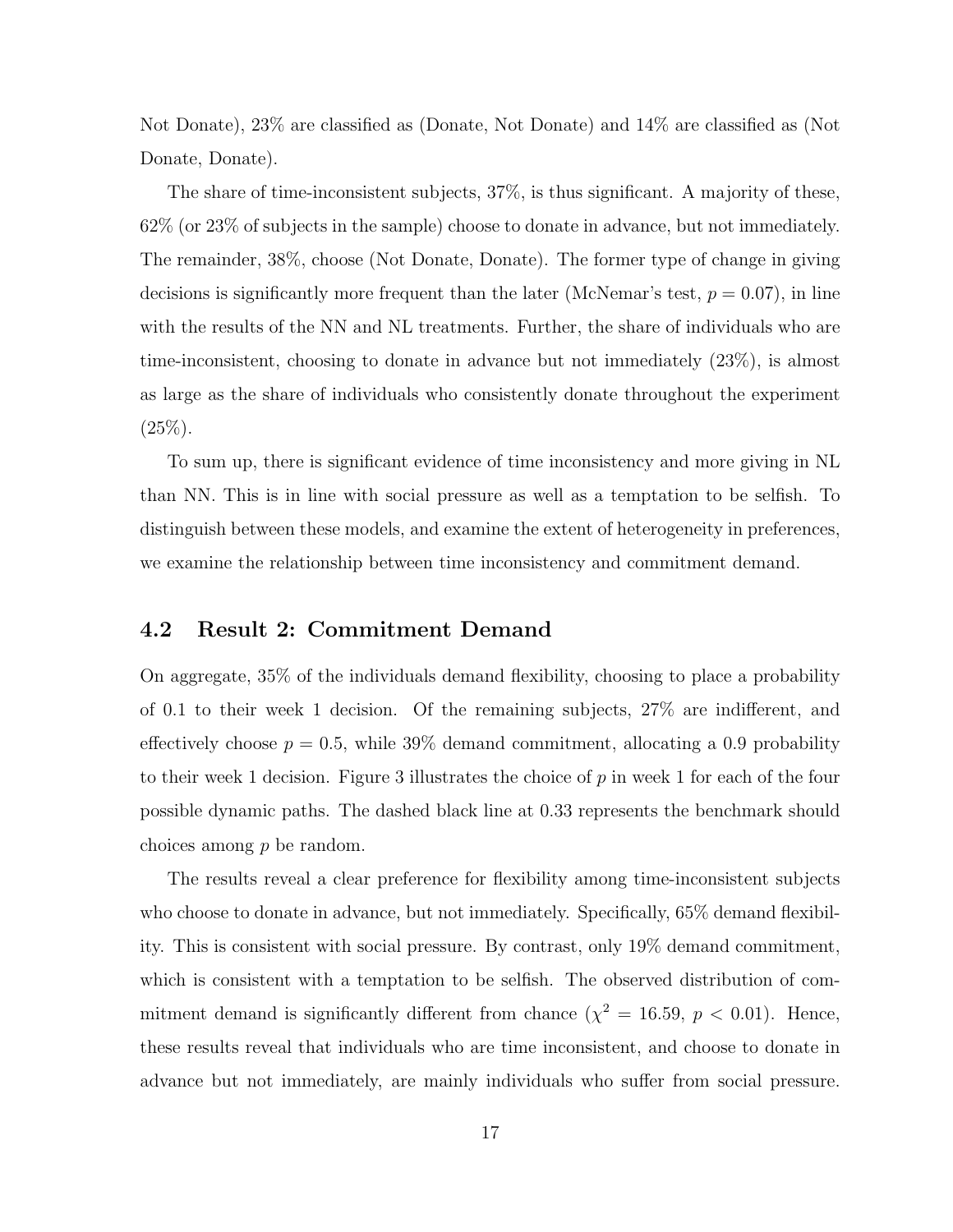

Figure 3: Dynamic giving decisions and commitment demand

This indicates that the time inconsistency observed at the between-subjects level in the treatments NN and NL can be explained by social pressure, rather than temptation.

Next, consider individuals who are time inconsistent, but choose not to donate as their week 1 decision. Among those subjects who choose (Not Donate, Donate) more select commitment: 52% demand commitment, while 35% demand flexibility. This distribution is marginally significantly different from chance  $(\chi^2 = 5.30, p = 0.07)$ . Hence, a majority of individuals in this group behave as predicted by a model where there is temptation to give: they use commitment demand to overcome temptation to give.

We next examine commitment demand among time-consistent subjects. Individuals who choose to donate in both weeks exhibit a distribution of commitment choices that is not significantly different from chance  $(\chi^2 = 0.34, p = 0.84)$ , suggesting indifference among different commitment options. This result speaks against commitment being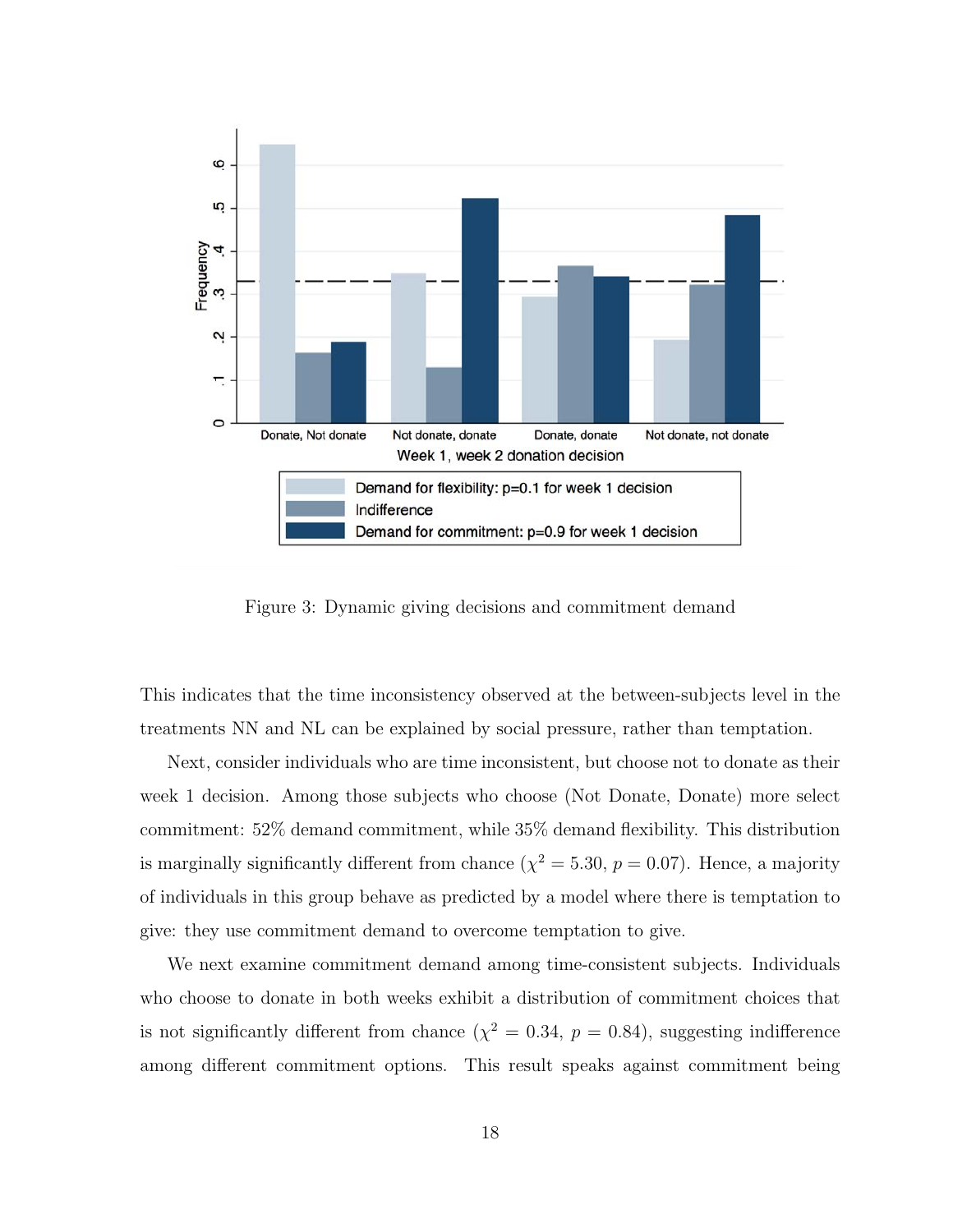viewed as a signaling device. These types exhibit indifference, suggesting that (nonstrategic) social pressure is distinct from signaling.

Lastly, individuals who choose (Not Donate, Not Donate) appear to favor commitment relative to flexibility ( $\chi^2 = 7.87$ ,  $p = 0.02$ ). In models of temptation in which commitment is strict (Dreber et al., 2016), commitment demand can be observed by time-consistent individuals even though they would otherwise resist temptation. While in our experiment commitment is only probabilistic, and hence a decision is required in both periods regardless of commitment, one may interpret these time-consistent individuals to be consistent with a temptation to give, as proposed by Dreber et al. (2016).

Table 2 provides support for these results using a multinomial probit regression that relates commitment choice with the type of dynamic choice made. As can be seen in column (1), individuals who choose to (Donate, Not Donate) are significantly more likely to choose flexibility. Column (2), by contrast, shows that that those who choose (Not Donate, Donate) are more likely to commit than to express indifference. For timeconsistent subjects, column (3) confirms that individuals who consistently choose to donate do not exhibit a preference for flexibility or commitment, while column (4) reveals that individuals who consistently say no to giving exhibit a lower preference for flexibility, though they do not significantly prefer commitment, relative to indifference.

A central conclusion is that there is substantial heterogeneity in the source of time inconsistency. Importantly, this heterogeneity has two main sources (social pressure and temptation), which explain over 70% of the time inconsistency exhibited in the experiment. Specifically, in Table 3 we construct a classification of types into the sources of time inconsistency discussed in our conceptual framework. The question we ask is, which share of time-inconsistent subjects exhibits a behavior that is consistent with social pressure or temptation? The first group is that of subjects consistent with social pressure, who choose to donate in advance, but not immediately, and demand flexibility. This group constitutes 40% of the time-inconsistent subjects. The second group concerns those subjects who are tempted to be selfish and, thus, donate in advance, but not immediately, and demand commitment. This group constitutes 11.7% of the subjects.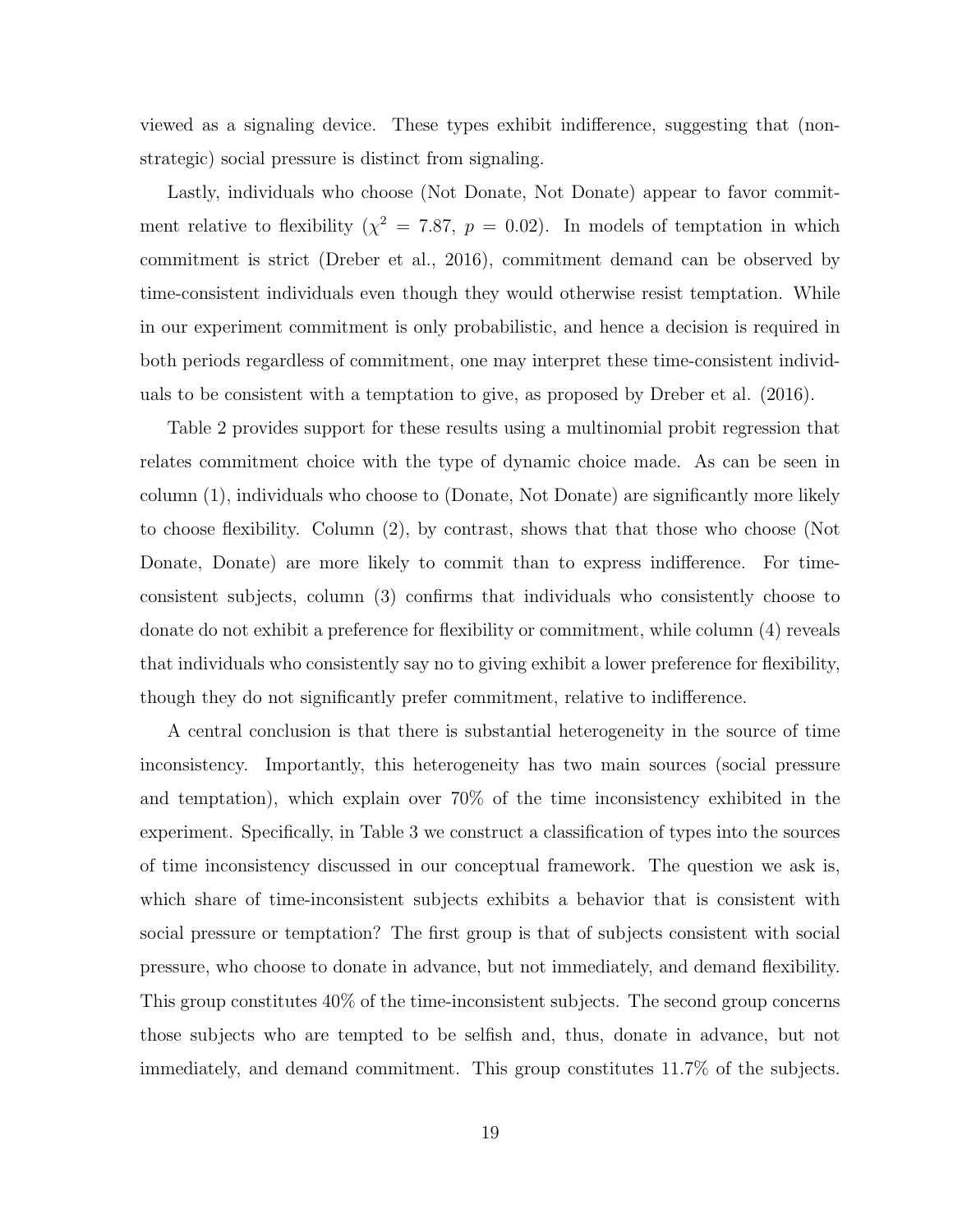|                                         | (1)        | (2)<br>Dynamic inconsistency | (3)      | (4)<br>Dynamic consistency |
|-----------------------------------------|------------|------------------------------|----------|----------------------------|
| Week-1 Decision                         | Donate,    | Not donate.                  | Donate   | Not donate                 |
| Week-2 Decision                         | Not donate | Donate                       | donate   | Not donate                 |
| Flexibility:                            | $0.259***$ | 0.108                        | $-0.110$ | $-0.257*$                  |
| $p = 0.1$ for week 1 decision           | (0.098)    | (0.103)                      | (0.090)  | (0.138)                    |
| Commitment:                             | $-0.040$   | $0.141*$                     | $-0.117$ | 0.016                      |
| $p = 0.9$ for week 1 decision           | (0.117)    | (0.080)                      | (0.097)  | (0.154)                    |
| Observations<br>Percent of all subjects | 23\%       | 163<br>14\%                  | 25%      | 38%                        |

Table 2: Dynamic giving decisions and commitment demand

Note: This table presents the marginal effects (calculated at the means of all variables) from a multinomial probit regression relating patterns of dynamic choice to commitment choice. The variable Flexibility is a dummy variable that takes value one if the subject chooses  $p = 0.1$  for the week 1 decision, and zero otherwise. The variable Commitment is a dummy variable that takes value one if the subject chooses  $p = 0.9$  for the week 1 decision. The omitted category is indifference. Robust standard errors, clustered at the session level, are shown in parentheses. \*\*\*  $p<0.01$ , \*\*  $p<0.05$ , \*  $p<0.1$ 

The third group is that of subjects who are tempted to be altruistic, who do not donate in advance, but do immediately, and demand commitment. This group constitutes 20% of of the subjects. Together, the theories of temptation and social pressure therefore explain the behavior of 71.7% of the time-inconsistent subjects.

| Source of Time Inconsistency                                               | Behavior                                                                                                        | Share of time-inconsistent subjects |
|----------------------------------------------------------------------------|-----------------------------------------------------------------------------------------------------------------|-------------------------------------|
| Social pressure<br>Temptation to be selfish<br>Temptation to give<br>Other | (Donate, Not Donate) + Flexibility<br>(Donate, Not Donate) + Commitment<br>$(Not\, Donate, Donate) + Committee$ | 40.0%<br>11.7%<br>20.0%<br>28.3%    |

Table 3: Sources of Time Inconsistency: A Classification

Note: This table classifies time-inconsistent subjects into three groups, depending on their behavior in the NL&LL treatment. The first column of the table displays the source of time inconsistency, the second column the associated behavior and the third column the share of individuals in that group.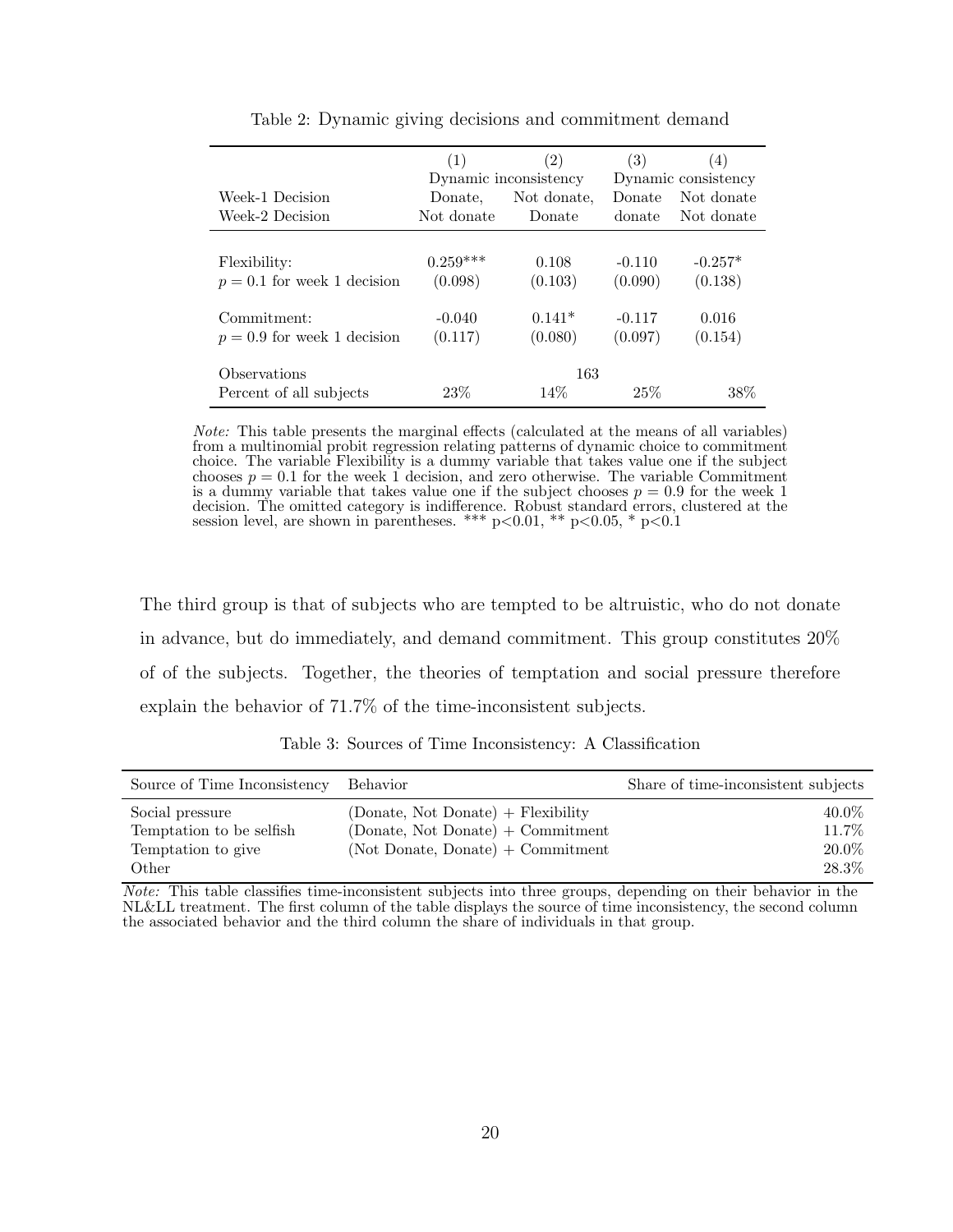### 4.3 Additional Analyses

In what follows we provide additional evidence to support the conclusions presented thus far. We start by analyzing the role of uncertainty in the decision to demand commitment or flexibility, and hence provide an analysis of the predictions in Kreps (1979). Next, we discuss why the desire to smooth consumption is inconsistent with our results. We finalize this section by examining gender differences in time inconsistency, since women have been found to be more susceptible to social pressure in existing studies (e.g., Brescoll, 2011; Rand et al., 2016; Babcock et al., 2017).

#### 4.3.1 Flexibility and Uncertainty

In this section we explore whether the relationship between time inconsistency and demand for flexibility can be explained by the individual's uncertainty about the charity or her future financial situation, as would be predicted by Kreps (1979). The first reason for this analysis is to address the potential concern that the results above could be due to uncertainty rather than social pressure. The evidence suggests that this is not the case. The reason is that, according to Kreps (1979), if individuals have rational expectations (they are not overly optimistic or overly pessimistic about the future), the direction of time inconsistency should not be related to demand for flexibility. In other words, individuals who choose (Donate, Not Donate) and those who choose (Not Donate, Donate) should be equally likely to demand flexibility. However, the data reveals that, among those subjects who choose (Donate, Not Donate), 65% demand flexibility, while only 35% of those who choose (Not Donate, Donate) demand flexibility. This difference is statistically significant (McNemar's  $\chi^2$ -test,  $p < 0.01$ ).

At the same time, it is of interest to examine whether uncertainty could be the reason to demand flexibility for individuals who display other dynamic paths. For this reason, at the end of the week 2 session, after all donation decisions had been made, we asked individuals to indicate their level of agreement with the following statements: Over the last week... (a) I thought about GiveDirectly; (b) I read or did research about GiveDirectly; (c) I learned about other charities like GiveDirectly; (d) I thought about whether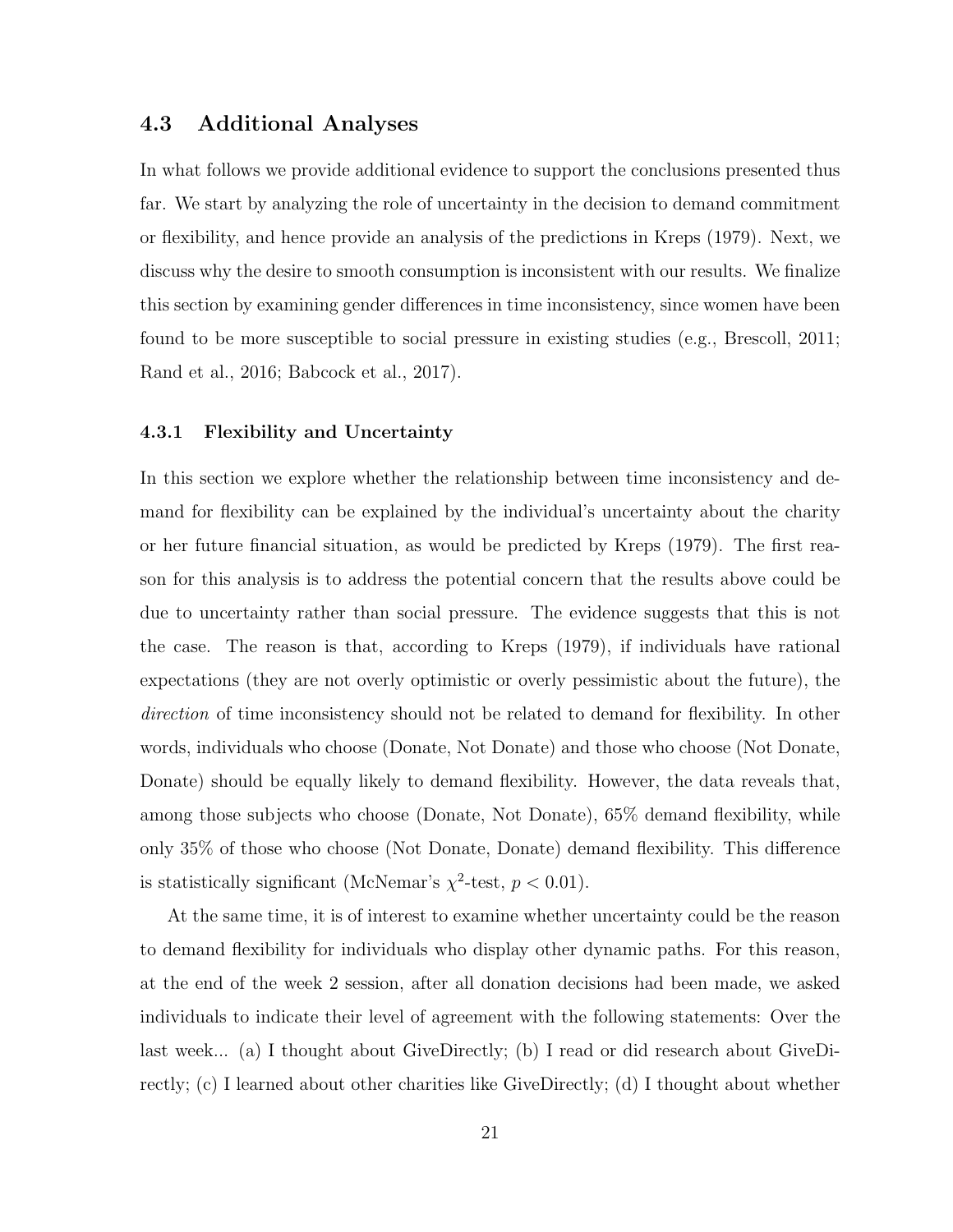my financial situation allows me to donate to GiveDirectly. Answers were provided on a 5-point Likert scale, ranging from strongly disagree (1) to strongly agree (5). Based on these statements we construct an index, that we label as Resolving Uncertainty index, that measures the extent to which the individual thought and did research about her donation decision. A higher value of the index indicates more research and thought was given to the donation decision. We also elicited the extent to which the search for information about GiveDirectly changed the subject's opinion, through the statement "Over the last week I became more favorable about GiveDirectly."<sup>13</sup>

In Table 4 we examine the relationship between these measures and donation behavior in the NL&LL treatment. Naturally, since these measures were elicited after donation decisions have been made, the results should be interpreted with caution. Column (1) of Table 4 displays the results of a linear regression on the (standardized) Resolving Uncertainty index and decisions in the NL&LL treatment. The results indicate that individuals who demanded flexibility report a higher likelihood doing more thinking and research between week 1 and week 2, relative to those individuals who are indifferent between commitment and flexibility. Interestingly, those subjects who choose (Donate, Not Donate) and demand flexibility are *less* likely to do research and think about the charity, which again speaks against the concern that this type of time-inconsistent individuals demanded flexibility due to uncertainty.

Column (2) of Table 4 explores the relationship between changes in opinion with regards to GiveDirectly, time inconsistency and demand for flexibility. The results indicate that subjects who chose (Not Donate, Donate) and demanded flexibility express becoming significantly more favorable towards GiveDirectly in the week between the first and second session of the experiment. The behavior of these subjects is consistent with Kreps (1979), since they were initially uncertain and cautious, but changed their donation decision, potentially due to their change in opinion about GiveDirectly. By contrast, the behavior of subjects who exhibited the opposite type of time inconsistency, i.e., chose (Donate, Not Donate), and demanded flexibility is again inconsistent with Kreps (1979).

<sup>13</sup>Detailed summary statistics of these variables are provided in Appendix C.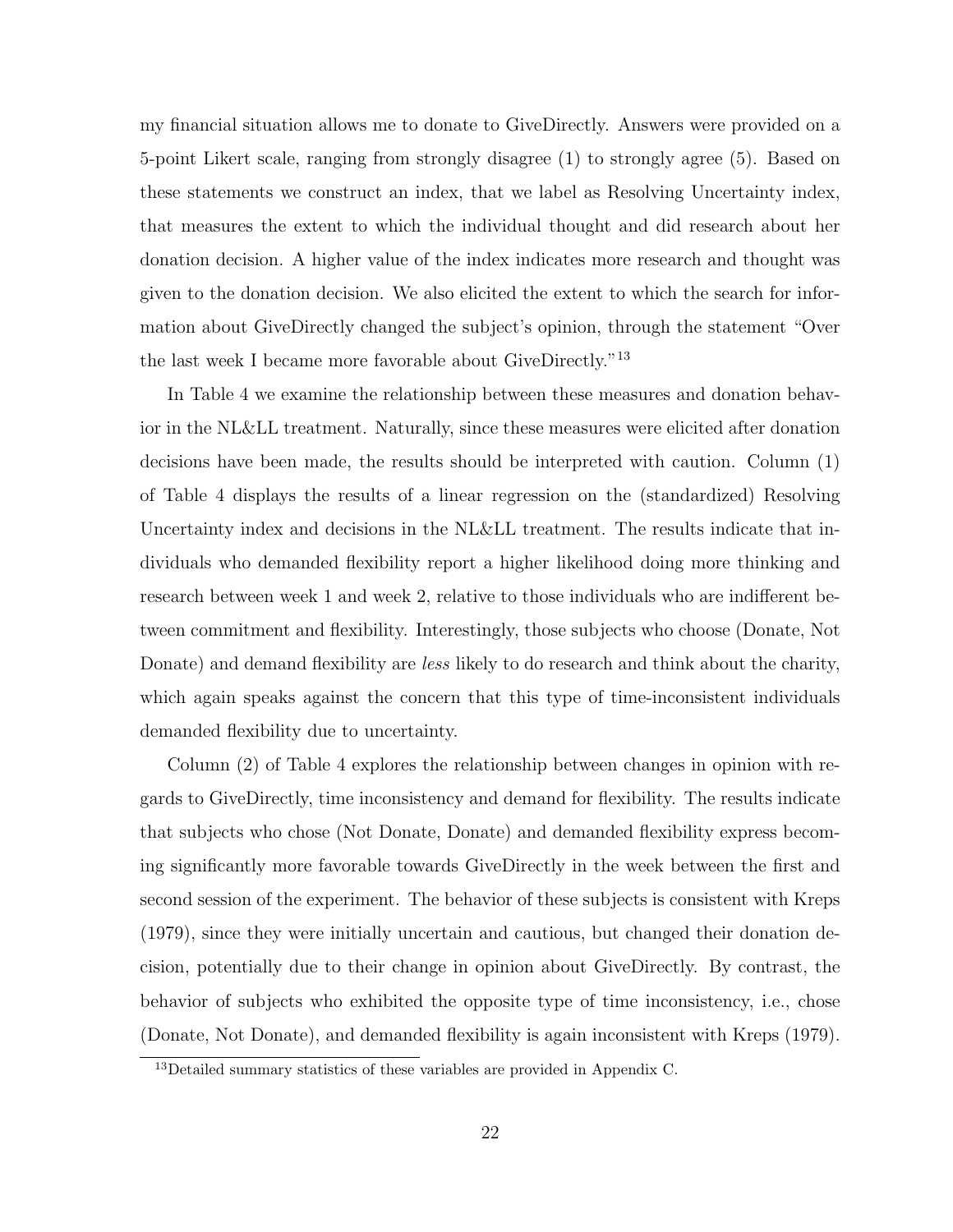| (2)<br>Resolving Uncertainty<br>Became more favorable |
|-------------------------------------------------------|
|                                                       |
|                                                       |
| towards charity                                       |
|                                                       |
|                                                       |
| $-0.784$                                              |
| (0.598)                                               |
| $-0.803$                                              |
| (0.464)                                               |
| $-0.803*$                                             |
| (0.420)                                               |
| $-0.073$                                              |
| (0.423)                                               |
| 0.565                                                 |
| (0.693)                                               |
| 0.334                                                 |
| (0.683)                                               |
| 0.894                                                 |
| (0.507)                                               |
| $-0.073$                                              |
| (0.458)                                               |
| 0.511                                                 |
| (0.684)                                               |
| 0.803                                                 |
| (0.571)                                               |
| $1.487**$                                             |
| (0.515)                                               |
| 0.240                                                 |
| (0.388)                                               |
|                                                       |
| 163                                                   |
|                                                       |
|                                                       |

Table 4: Flexibility and Uncertainty

Note: This table presents the estimate coefficients from an ordinary least squares regression relating choices in the NL&LL treatment and self-reported measures of behavior between the week-1 and week-2 session. The Resolving Uncertainty index is the sum of the answers to the following statements: Over the last week... (a) I thought about GiveDirectly; (b) I read or did research about GiveDirectly; (c) I learned about other charities like GiveDirectly; (d) I thought about whether my financial situation allows me to donate to GiveDirectly. A value of 1 corresponds to strongly disagree and 5 corresponds to strongly agree. Hence, a higher index indicates higher overall agreement with the statements regarding reading and thinking about the donation decision. This variable is standardized. The variable Became more favorable towards charity takes values 1 to 5, reflecting disagreement/agreement with the statement "Over the past week I became more favorable about GiveDirectly". This variable is also standardized. All explanatory variables are dummy variables that take value one if the subject make the described behavior. Robust standard errors, clustered at the session level, are shown in parentheses. \*\*\* p<0.01, \*\* p<0.05, \* p<0.1

These subjects change their decision towards not donating in week 2, but they do not report becoming *less* favorable towards the charity, since the coefficient for this group is not significant and positive (0.803).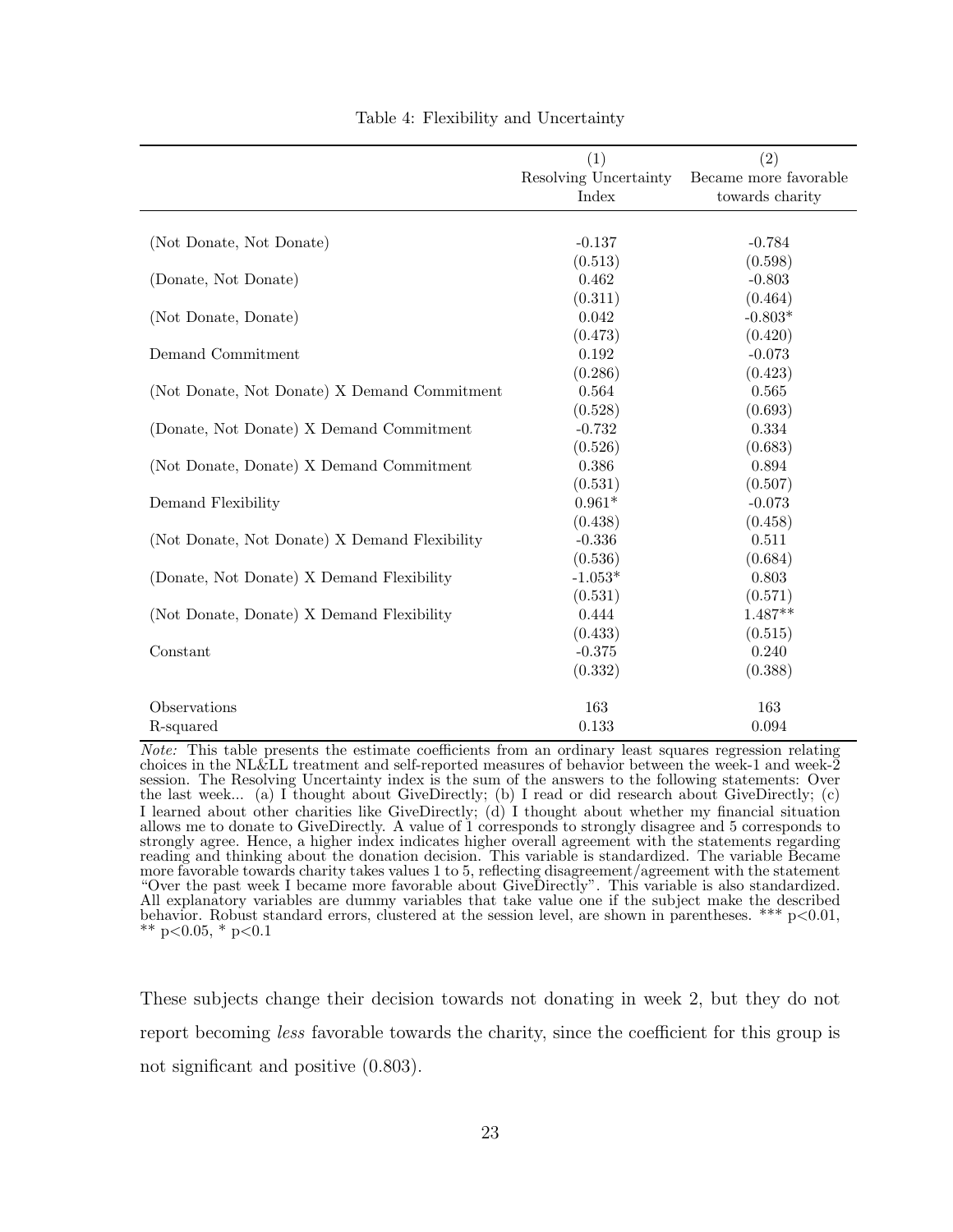#### 4.3.2 Smoothing

A question arises when, should the individual be able to choose a donation level, she would maximize her utility by giving an amount strictly between \$0 and \$5. This option is not available in the experiment, and the individual will always give one of two amounts, \$0 or \$5. In the NL&LL treatment, the decision maker chooses the probability p with which she donates. Under Expected Utility, her utility is  $p \cdot U(m-g, g) + (1-p) \cdot U(m, 0)$ . If  $U(m-g, g) > U(m, 0), p = 1$  is optimal. Hence, it will never be optimal for the decision maker to make different choices over time. As long as preferences exhibit monotonicity in p, the same conclusion holds.

#### 4.3.3 Gender Differences

Recent findings suggest that women may feel more pressured to act prosocially than men (e.g., Brescoll, 2011; Rand et al., 2016; Babcock et al., 2017). If so, women should exhibit more time inconsistency in giving decisions when such time inconsistency is the result of social pressure. We examine whether the increase in giving observed under NL relative to NN differs by gender. In these treatments, the share of female participants was 61% in both treatments.

While only 30% of female participants give when asked now to give now, 50% give when asked now to give later. This difference is statistically significant ( $\chi^2$ -test,  $p < 0.01$ ). By contrast, among men, 32% of participants give in the NN treatment and 39% give in the NL treatment, a difference that is not statistically significant ( $\chi^2$ -test,  $p = 0.438$ ). Hence, in line with social pressure, violations of time stationarity are mainly driven by women. Although such violations are more prevalent among women than men, we note that the difference is not statistically significant, perhaps due to the limited sample size.

This gender difference follows the same pattern in the NL&LL treatment, where within-subject time inconsistency is measured. Among men, there is no evidence of time inconsistency: 41% of men choose to give in advance (NL) and 39% choose to give when donations are immediate (LL). By contrast, among women, there is a significantly larger share of giving when the decision is made in advance: 53% of women give in advance,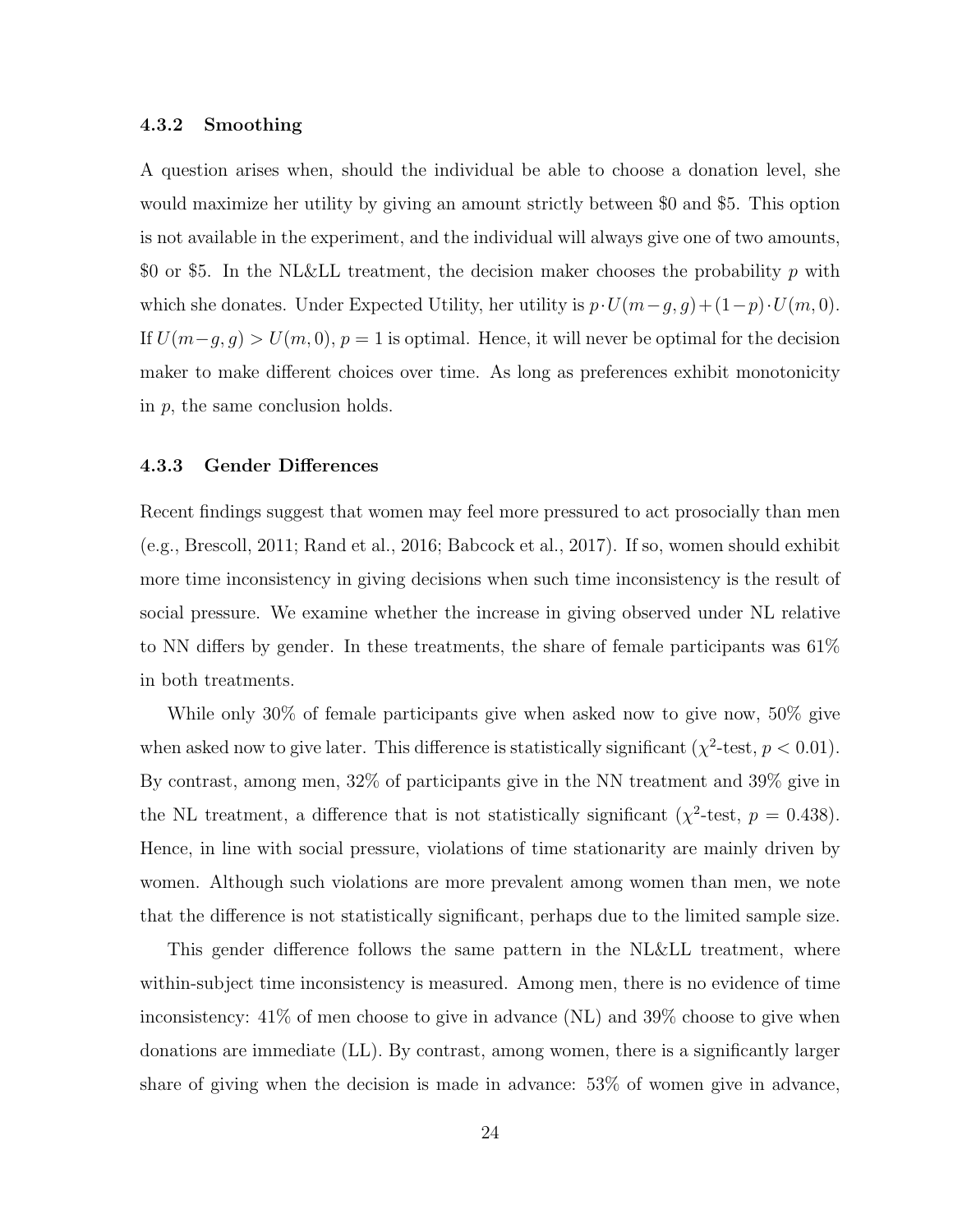while 40% give when donations are immediate (Wilcoxon signed-ranks test,  $p = 0.05$ ).<sup>14</sup>

## 5 Implications: The Case of Pledges

Our findings to this point highlight different sources of time inconsistency. One realworld environment in which these findings could matter is the institutional regularity of charitable solicitation through pledges (see also, Lacetera, Macis and Mele, 2016).<sup>15</sup> In this section, we examine the implications of the documented heterogeneity on pledging and the effectiveness of pledges in increasing giving.

We compare two scenarios in which an individual can pledge. First, at time  $t$  a person is asked whether she would like to state an intention to give in  $t+k$ . This stated intention is not, however, binding. At time  $t+k$  the individual is reminded of her pledge and asked to validate the pledge and give, or to renege. In this scenario, the only way a person can give is to pledge. Consider a second scenario where, in addition to the pledge, we also allow subjects to give immediately in period  $t$ . We call our two scenarios Pledge  $(P)$  and Pledge or Give Now (PGN).

The heterogeneity observed in our main experiment provides two main predictions. First, individuals who are susceptible to social pressure should select into pledging. If the costs of reneging on pledges are low, these types will rarely fulfill their pledges and, thus pledging should not increase giving. However, if pledging is indicative of sensitivity to social pressure, then expressing gratitude for a pledge will increase the rate at which individuals who pledged fulfill them.<sup>16</sup> Second, for those individuals who are tempted to be altruistic, the option to give now could be tempting, and lead to selection of such

<sup>14</sup>Further detailed results are presented in Appendix C.

<sup>&</sup>lt;sup>15</sup>Studies of pledges have been conducted in psychology in which pledges are more like our Decide Now to Give Later treatment in that they are binding commitments to give, such as Zellermayer (1996), who finds the result is sensitive to whether the pledge is framed as coming from currently held money (a negative effect), or from money earned in the future (positive effect). The psychologists Meyvis, Bennett and Oppenheimer (2010) find that those more capable abstract thinking are also more willing to give in the future. A related literature has studied the effect of repetition on generosity. For example, Kessler and Roth (2014) find that individuals are less likely to say no to organ donation when they make a second decision in the lab.

<sup>16</sup>For the complete theoretical analysis, see Appendix A.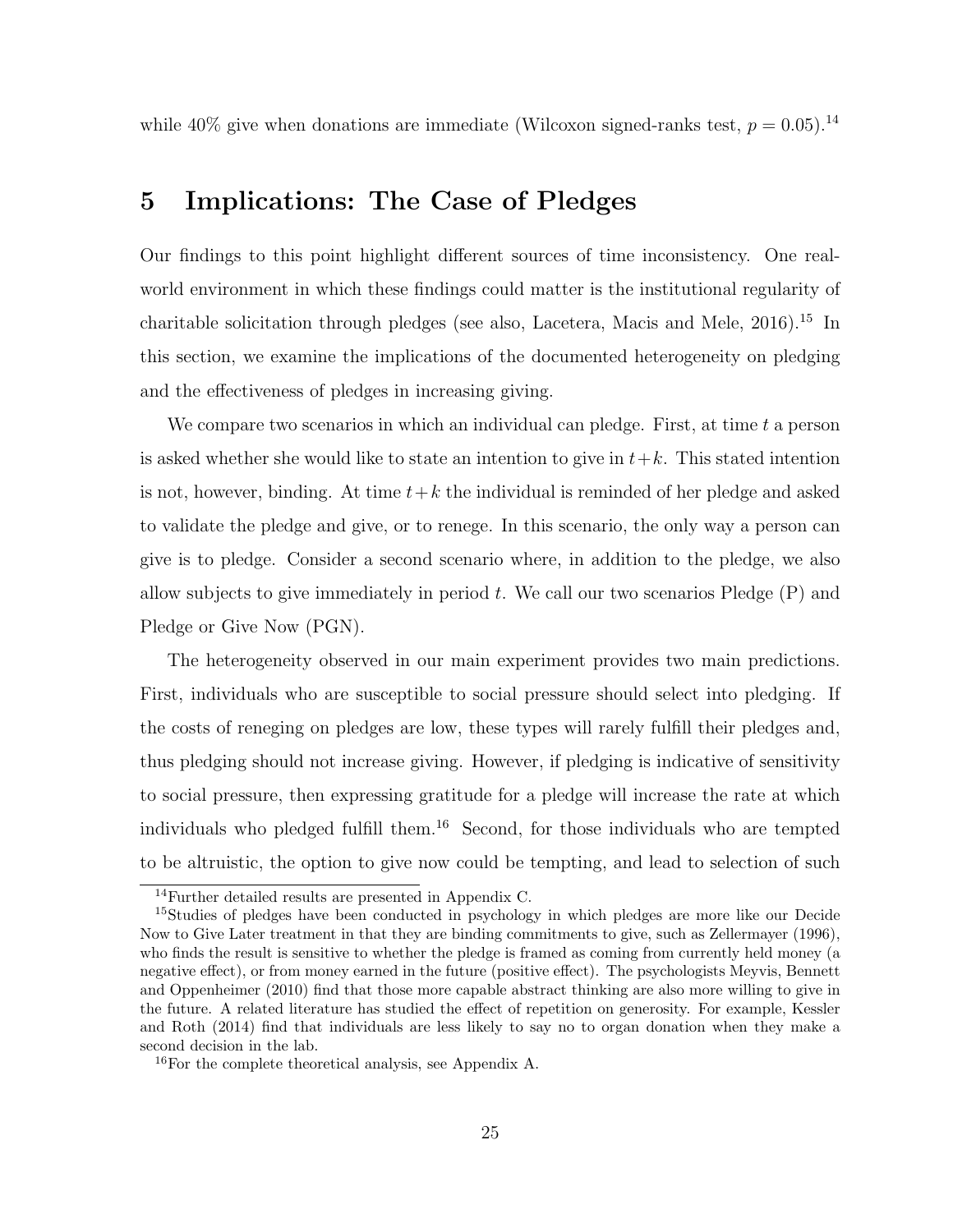types into giving immediately rather than giving later.

### 5.1 Design and Procedures

This experiment was conducted exactly like our main experiment, except that the subjects were asked to make pledges, not binding choices, about giving a week later. In the first treatment, called Pledge (P), subjects could state in week 1 an intention to donate when they return for week 2 of the study, which they will or will not confirm next week. We purposely formulated the pledge as an intention, to avoid confusion about the level of commitment, and thus examine an environment in which the costs of reneging would not be very high.<sup>17,18</sup> In the second treatment called Pledge or Give Now (PGN) individuals were allowed to self-select into the timing of giving they prefer, by adding an option to give now, in week 1 instead of pledging to give in week 2. In both treatments individuals who pledged received a thank-you email by 5pm on the day in which the week 1 session took place. This thank-you email expressed gratitude for their pledge and highlighted the importance of their donation.<sup>19</sup> All subjects received an email 24 hours prior to their week 2 session simply reminding them to attend.

There were 118 subjects in the P treatment and 215 in the PGN treatment. We purposely recruited more subjects in the latter treatment to have enough observations when examining the effect of the thank-you note on giving. A detailed analysis of attrition is provided in Appendix C, where we show that there is no evidence of differential attrition by treatment or decision.<sup>20</sup>

<sup>&</sup>lt;sup>17</sup>The wording of the potential answers to the ask was always either "No," or "Yes, I'd like to donate \$5 next week. Ask me again next week and I will make my final decision." To avoid confusion about the level of commitment to the pledge, the word pledge was not used anywhere in Pledge treatment. The instructions are presented in Appendix B.

<sup>&</sup>lt;sup>18</sup>The phrasing of intentions or promises is centrally important, as demonstrated in Charness and Dufwenberg (2006, 2010).

<sup>19</sup>To examine how the thank-you letter works, we designed both a "strong" and a "weak" version of the thank-you note. The weak thank-you note emphasized the importance of the pledge and thanked individuals for pledging. The strong thank-you note included two manipulations shown elsewhere to enhance the social pressure to give, by using the identifiable victim effect and strengthening the individual's identity as a donor. We did not observe a significant difference across the type of thank-you note, and hence pool them here.

 $^{20}$ In the P treatment, 110 of 118 subjects participated in the week-2 session. In the PGN treatment,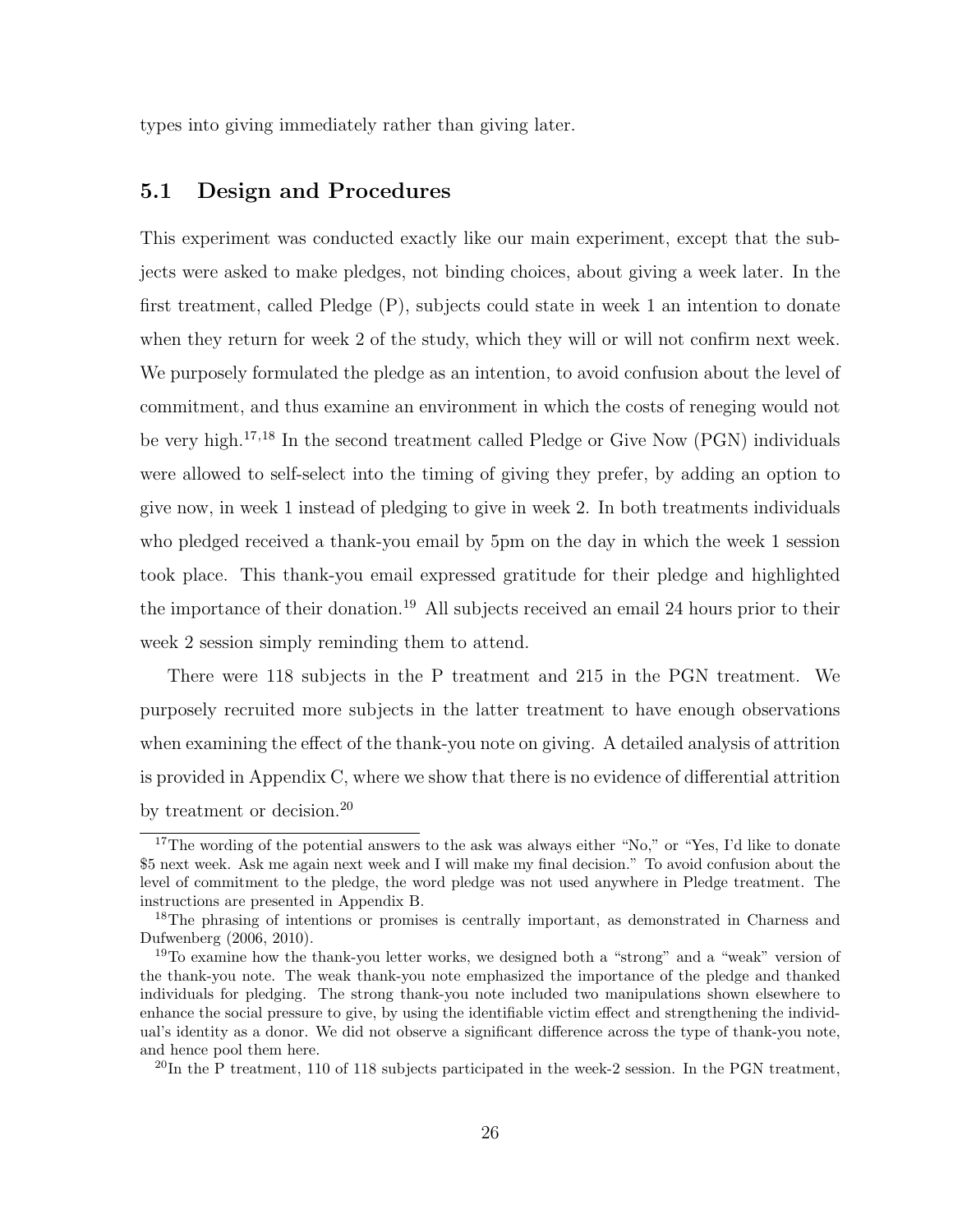#### 5.2 Results

Pledging: We start by describing the decision to pledge in week 1. In the Pledge treatment, 65% of the subjects pledge to donate. In the Pledge or Give Now (PGN) treatment, the total percentage of subjects who pledge or give immediately is 69%. These frequencies are not significantly different from each other  $(\chi^2 = 0.543, p = 0.461)$ . Within the PGN treatment 48% of the subjects pledge to give in week 2 and 21% of the subjects give immediately. Hence, there is selection into giving now in PGN, as predicted.

**Reneging:** In week 2, individuals reneged frequently.<sup>21</sup> Without thank-you notes,  $47\%$ of the individuals renege in the Pledge treatment. This fraction increases to 71% in the Pledge or Give Now treatment ( $\chi^2 = 3.214$ ,  $p = 0.073$ ), confirming that the option to give immediately in the Pledge or Give Now treatment induces self-selection.

With thank-you notes, individuals renege in 42% of the cases, compared to 47% in the P treatment. This drop in reneging is small and not significant  $(\chi^2 = 0.138, p = 0.710)$ . In the PGN treatment, thank-you notes reduce reneging by a large and significant 23 percentage points, from 71% to 48% percent ( $\chi^2 = 3.798$ ,  $p = 0.051$ ). The stronger effect of the thank-you note in Pledge or Give Now treatment further confirms the role of self-selection in this treatment. It suggests that many of the individuals who pledged appear to have done so with the intention of reneging, and for them the thank-you note resulted in a significant reduction in reneging. This effect is especially striking in light of the fact that the thank-you note came within a few hours of their pledges and seven days before subjects returned to confirm them or renege.

Ultimate giving: The high frequency of reneging implies that, without thank-you notes, giving does not increase in the P and PGN treatments. In these treatments, 35%

<sup>197</sup> of 215 subjects participated in the week-2 session. The show-up fee was \$6 for the week 1 session and \$20 for the week 2 session, as in half of the sessions of the NN and NL treatments. We did not find an impact of this time structure of show up fees on behavior in those treatments. Further, this structure should act against our prediction of substantial reneging rates in week 2.

 $^{21}$ In the Pledge treatment 72 subjects pledged to give in week 2. Among pledgers, approximately half (56%) received a thank-you note. In the Pledge or Give Now treatment 95 subjects pledged to give in week 2. Among them, 74% received a thank-you note.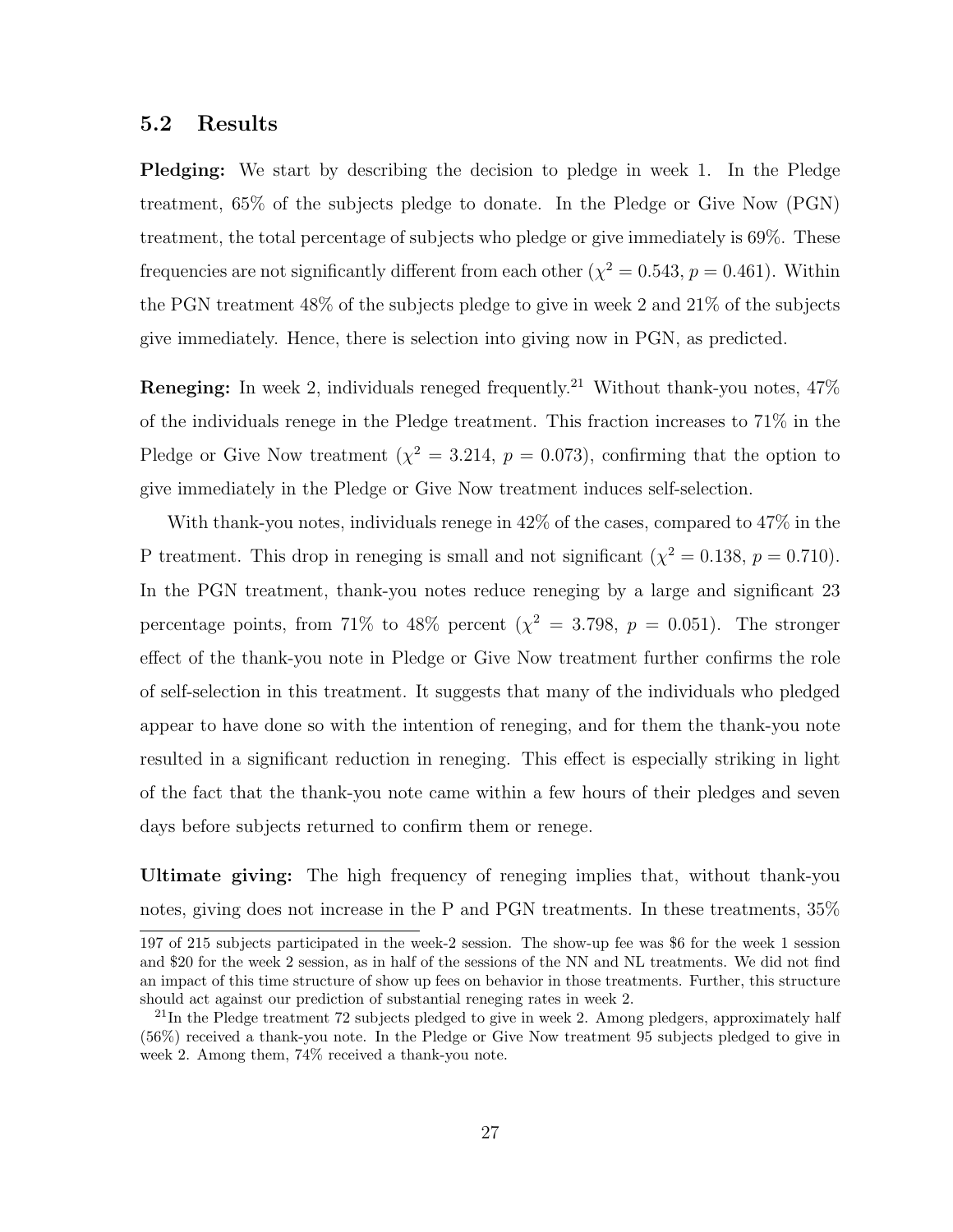of individuals give in week 2, a rate that is not significantly different from giving when asked to give immediately as in the NN condition (31%). By contrast, thanking those who pledged can increase the rate of giving, up to 45%.

Table 5 presents a regression analysis of the effects of pledging and thank-you notes, including the NN and NL treatments from our main experiment as benchmarks.<sup>22</sup> Column (1) of Table 5 shows the results of a probit regression, ignoring the presence of thank-you notes. To examine the effect of thank-you notes, we conduct a placebo test by assigning those who did not pledge to a thank-you condition with a probability equal to that of their counterparts who did pledge. Using this assignment, we examine the effect of the thank-you conditions using a weighted probit regression. This analysis is shown in column  $(2)$  of Table  $5.^{23}$ 

Table 5 shows that pledging alone has a small effect on giving of less than 5 percentage points, and is not statistically significant. This result is consistent with the social pressure model, whereby individuals pledge with the intention of reneging. For pledging to show a measurable positive and significant effect on giving in our experiment, it must be accompanied by both the option to give now, in week 1, and a thank-you note of either kind. When these conditions are both met, giving rises by 15.5 percentage points, a statistically and economically significant increase. This reveals that applying social pressure through thank-you notes among those who are most likely to renege, and who thus reveal susceptibility to social pressure, is effective in increasing ultimate donations.

 $^{22}$ Our analysis of the treatment effects in Table 5 reports p-values that are uncorrected for multiple hypothesis testing (e.g., List et al., 2016). However, since all p-values for significant differences are below 0.001, correcting p-values leaves our conclusions unchanged.

<sup>&</sup>lt;sup>23</sup>An alternative approach is to randomly assign a share of the individuals who did not pledge to each thank-you condition, and use bootstrapping. Results remain qualitatively similar with this approach.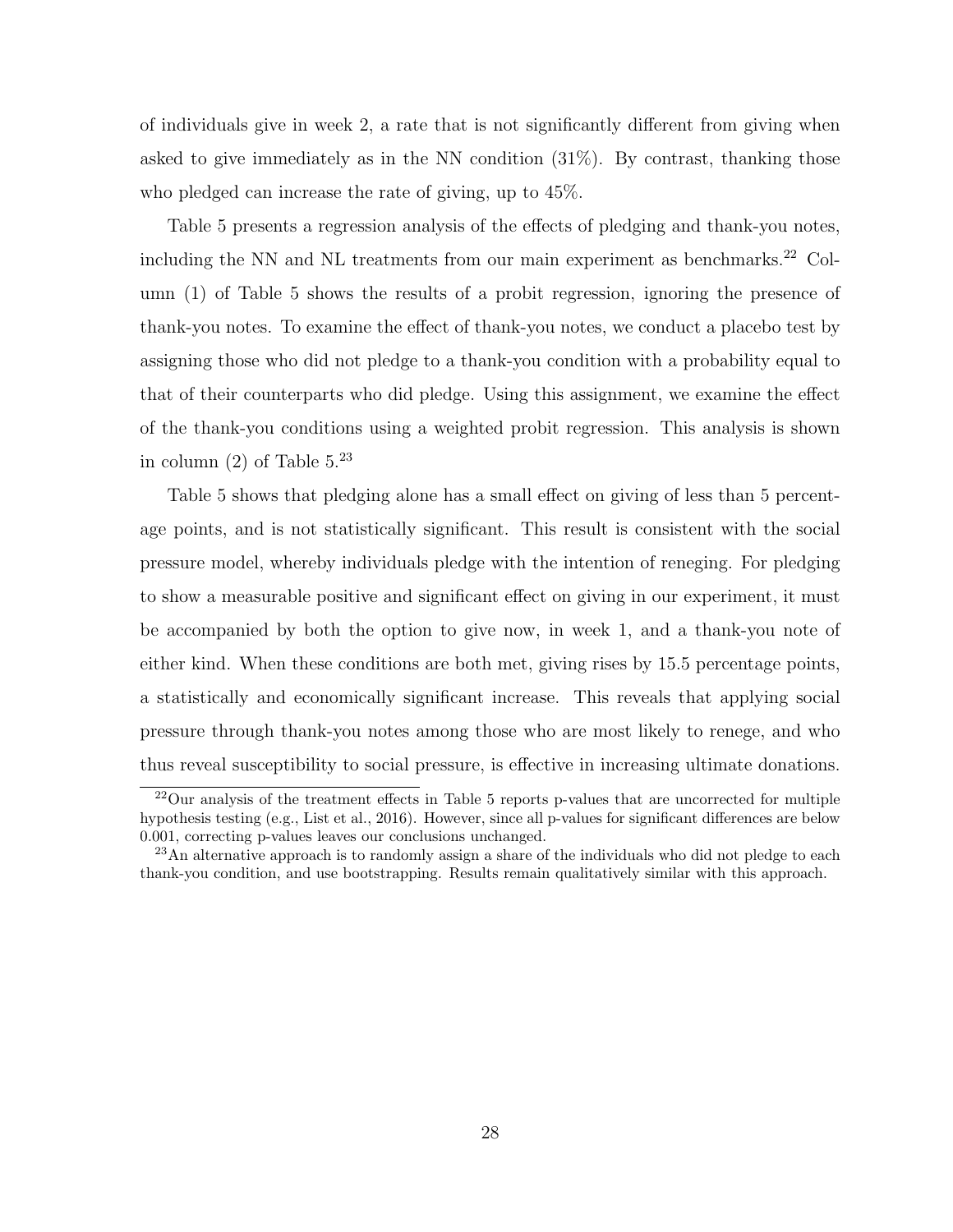|                                      | (1)        | (2)        |
|--------------------------------------|------------|------------|
|                                      | Donation   |            |
|                                      |            |            |
| Decide Now to Give Later (NL)        | $0.149***$ | $0.149***$ |
|                                      | (0.041)    | (0.041)    |
| $P$ ledge $(P)$                      | 0.056      |            |
|                                      | (0.048)    |            |
| Pledge+Without thank-you             |            | 0.042      |
|                                      |            | (0.056)    |
| Pledge+Thank-you                     |            | 0.069      |
|                                      |            | (0.066)    |
| Pledge or Give Now (PGN)             | $0.127***$ |            |
| Pledge or Give Now+Without thank-you | (0.028)    | 0.047      |
|                                      |            | (0.059)    |
| Pledge or Give Now+Thank-you         |            | $0.155***$ |
|                                      |            | (0.025)    |
|                                      |            |            |
| Observations                         | 625        | 625        |
| R-squared                            | 0.011      | 0.014      |

Table 5: Treatment effects on ultimate giving

Note: This table presents the average marginal effects (calculated at the means of all variables) from probit regressions on ultimate giving decisions. Column (1) presents the marginal effect from simple probit regressions on the treatment. Column (2) presents results from weighted probit regressions, whereby individuals who did not pledge in Pledge and Pledge or Give Now are assigned to both the no thank-you and the thank-you conditions, and weighted correspondingly. The variables Decide Now to<br>Give Later, Pledge, Pledge+Without thank-you, Pledge+Thank-you, Pledge or Give<br>Now, Pledge or Give Now+Without thank-you, Pledge or Give N dummies that take value one in the corresponding treatment or treatment+thank you condition, zero otherwise. Robust standard errors, clustered at the session level, were used in each individual regression. \*\*\*,\*,\*,\* indicates significance at the 1%, 5%, and 10% levels, respectively.

## 6 Discussion and Conclusion

Social institutions of all kinds can create distortions of optimal choices by providing utility to the act of deciding, and de-linking the (pro-)social decision from the actual consumption of the good. This can create time inconsistency that benefits the designer for the institution, but not necessarily the agent. However, flexibility can restore social-control, giving the agent the opportunity to undo decisions generated by the design decisions of the fundraiser or, generally, of the social institution. In these kinds of contexts, for many individuals commitment will not be valuable, except if it is formulated as a preemptive move that allows avoiding being asked in the first place.

To the best of our knowledge, the idea of social institutions playing this role in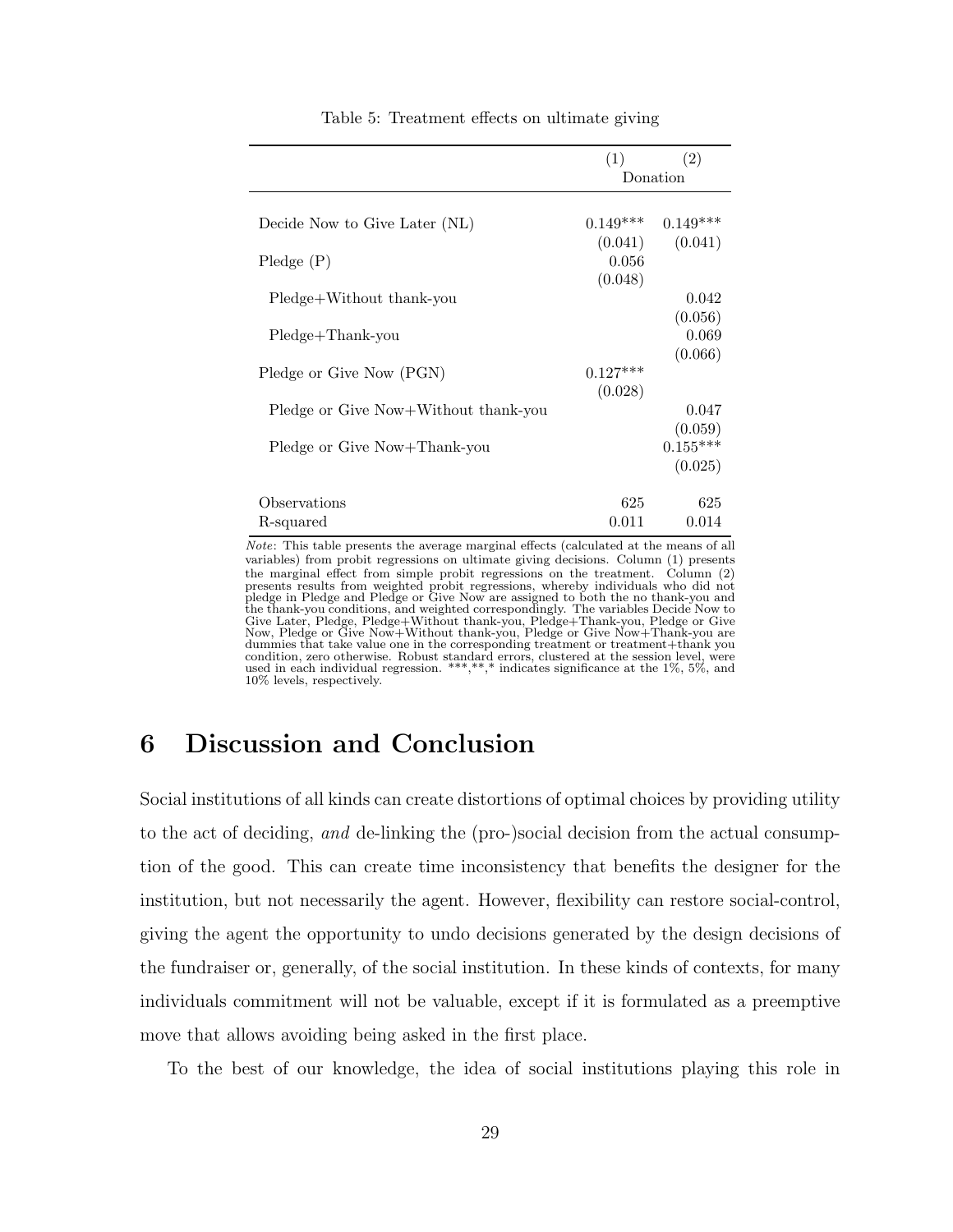intertemporal choice is new. There are many environments in which such forces may be at work. One example we used as illustration is pledging. Our framework explains why pledges may not increase giving. It is also consistent with evidence from estate planing, where individuals are highly likely to leave a charitable bequest in their will if asked to (Sanders and Smith, 2016). There are other examples, beyond charitable giving. Invitations to provide service to others or society, such as refereeing or writing book chapters, are often made well in advance of when the referee report or the chapter is due. Introspection reveals that agreeing to such requests is often regretted, suggesting that lack of social-control may play a role.

The heterogeneity in dynamic giving choices also raises important questions for mechanism design. Fundraisers may wish to target different types of ask to different types of donors, offering commitment devices to some and options to give now to others. One characteristic along which heterogeneity is observed is gender: women appear to be significantly more prone to the influence of social pressure. This may have important implications for the design and focus of charitable fundraising campaigns, as well as policy implications for both the social costs and incidence of providing society's public goods.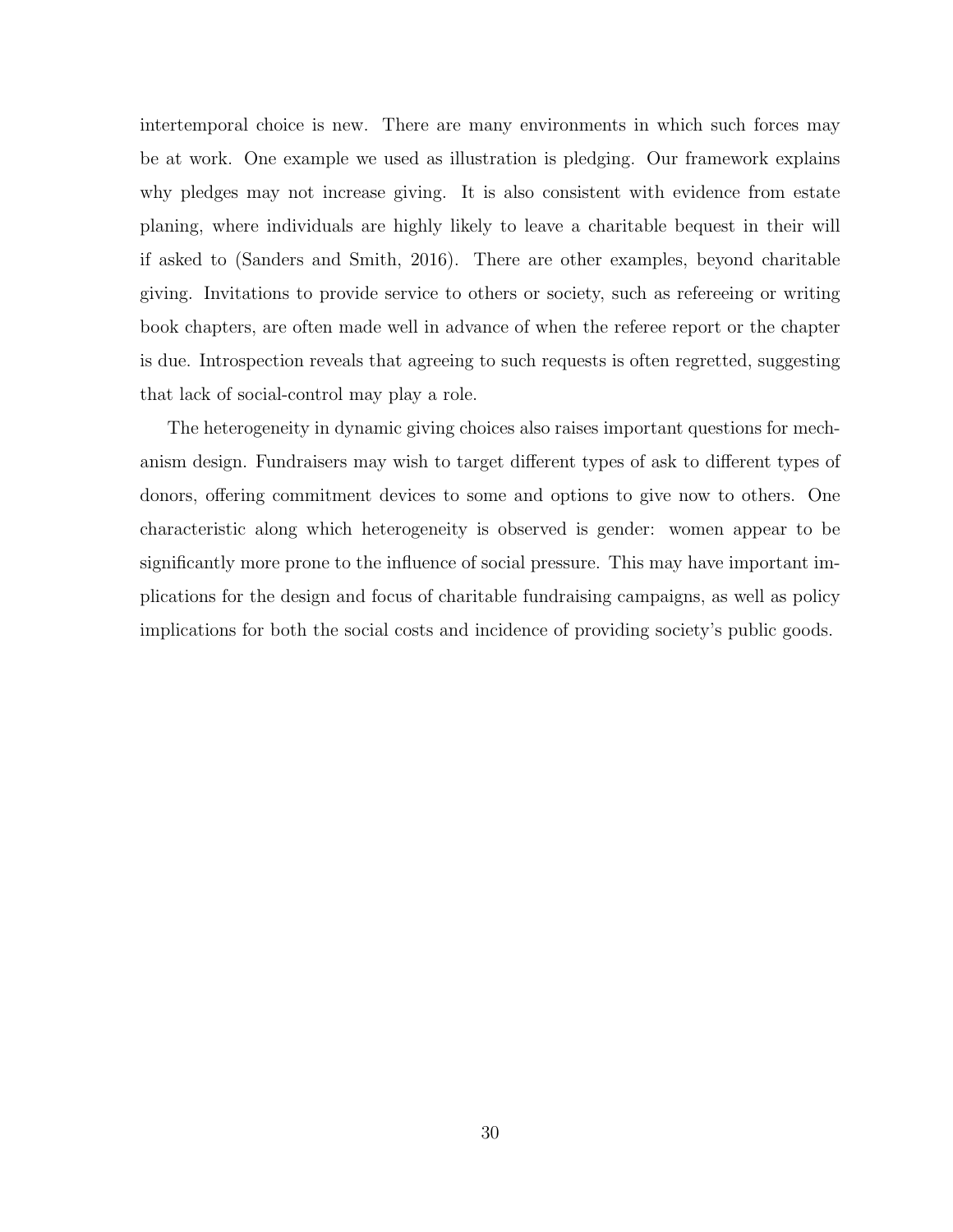# References

- [1] Andreoni, J. (1989). Giving with Impure Altruism: Applications to Charity and Ricardian Equivalence. Journal of Political Economy 97, 1447–58.
- [2] Andreoni, J. (2006). Philanthropy. Handbook of Giving, Reciprocity and Altruism, L.-A. Gerard-Varet, Serge-Christophe Kolm and Jean Mercier Ythier, Editors, Elsivier/North-Holland.
- [3] Andreoni, J., Aydin, D., Barton, B., Bernheim, B. D., & Naecker, J. (2016). When Fair Isn't Fair: Sophisticated Time Inconsistency in Social Preferences. Available at SSRN 2763318.
- [4] Andreoni, J., & Bernheim, D. B. (2009). Social image and the 50-50 norm: A theoretical and experimental analysis of audience effects. Econometrica 77, no. 5: 1607-1636.
- [5] Andreoni, J., Koessler, A.K., & Serra-Garcia (2017). Who Gives? On Empathy and Impulsiveness. CESifo Volume on the Economics of Philanthropy, forthcoming.
- [6] Andreoni, J., & Payne, A.A. (2013) Charitable Giving. Handbook of Public Economics, Volume 5, (Amsterdam: North Holland), Alan Auerbach, Raj Chetty, Martin Feldstein, Emmanuel Saez, editors, 1–50.
- [7] Andreoni, J., & Rao, J.M. (2011). The power of asking: How communication affects selfishness, empathy, and altruism. Journal of Public Economics 95, no. 7: 513-520.
- [8] Andreoni, J., Rao, J.M., & Trachtman, H. (2017). Avoiding the ask: a field experiment on altruism, empathy, and charitable giving. Journal of Political Economy, 125 (3): 625-653.
- [9] Augenblick, N., Niederle, M., & Sprenger, C. (2015). Working over time: Dynamic inconsistency in real effort tasks. Quarterly Journal of Economics 130 (3), 1067– 1115.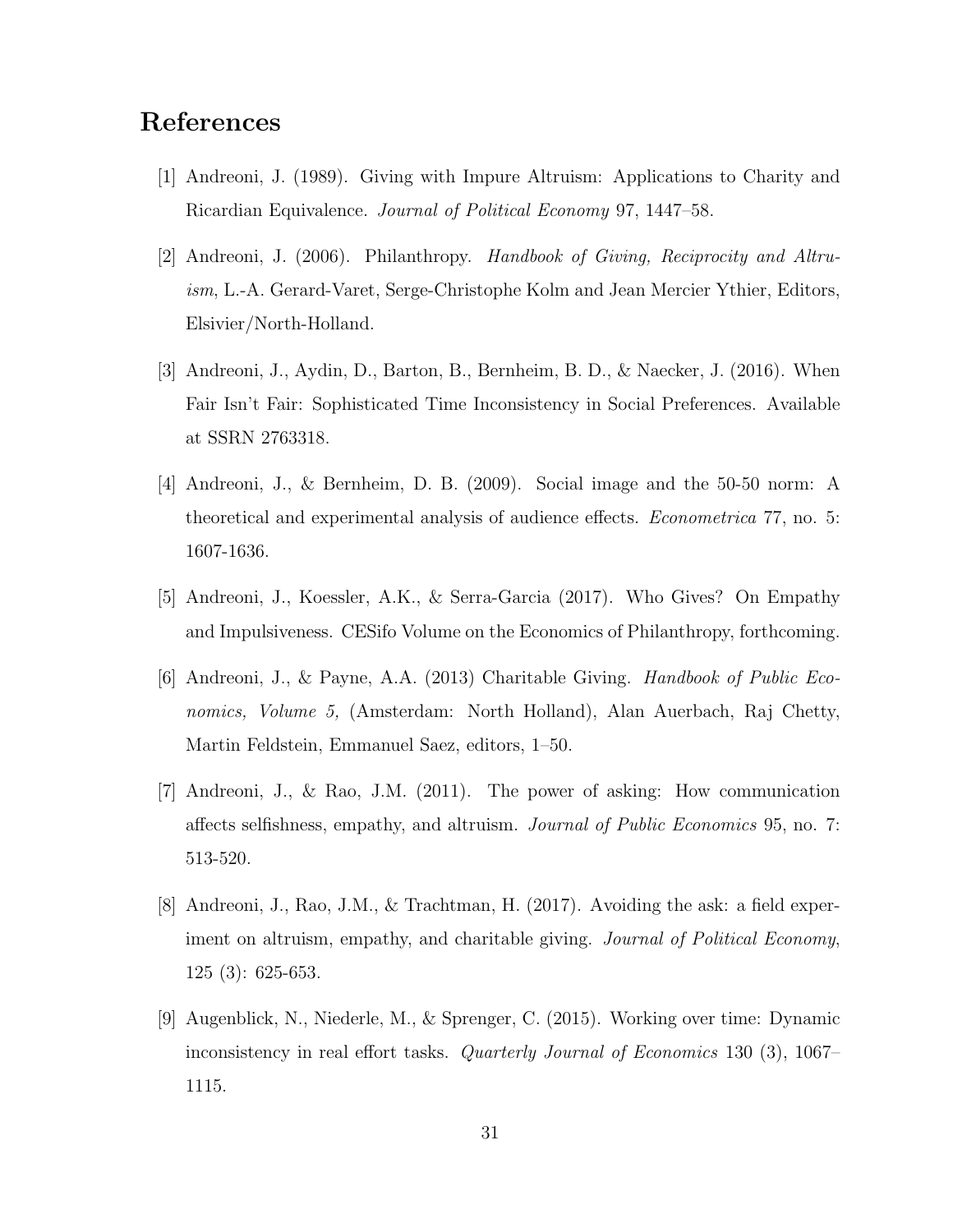- [10] Babcock, L., Recalde, M., Vesterlund, L & Weingart, L. (2017). Gender Differences in Accepting and Receiving Requests for Tasks with Low Promotability. American Economic Review 107 (3), 714–747.
- [11] Becker, G.S. (1974). A Theory of Social Interactions. Journal of Political Economy 82, 1063–1093.
- [12] B´enabou, R., & Tirole, J. (2006). Incentives and prosocial behavior. American Economic Review 96, no. 5: 1652–1678.
- [13] Bénabou, R., & Tirole, J. (2016). Mindful Economics: The Production, Consumption and Value of Beliefs. Journal of Economic Perspectives 30 (3), 141–164.
- [14] Bergstrom, T., Blume, L., & Varian, H. (1986). On the private provision of public goods. Journal of Public Economics, 29(1), 25–49.
- [15] Breman, A. (2011). Give more tomorrow: Two field experiments on altruism and intertemporal choice. Journal of Public Economics, 95(11), 1349–1357.
- [16] Brescoll, V.L. (2011). Who takes the floor and why: Gender, power and volubility in organizations. Administrative Science Quarterly 56, 622-641.
- [17] Charness, G., & Dufwenberg, M. (2006). Promises and partnership. Econometrica, 74(6), 1579–1601.
- [18] Charness, G., & Dufwenberg, M. (2010). Bare promises: An experiment. Economics Letters, 107(2), 281–283.
- [19] Chowdhury, S. M., & Jeon, J-Y. (2014). Impure altruism or inequality aversion? An experimental investigation based on income effects. Journal of Public Economics 118, 143–150.
- [20] Cohen, J. D., K. M. Ericson, D. Laibson, & J. M. White, 2016. Measuring Time Preferences. NBER Working Paper 22455.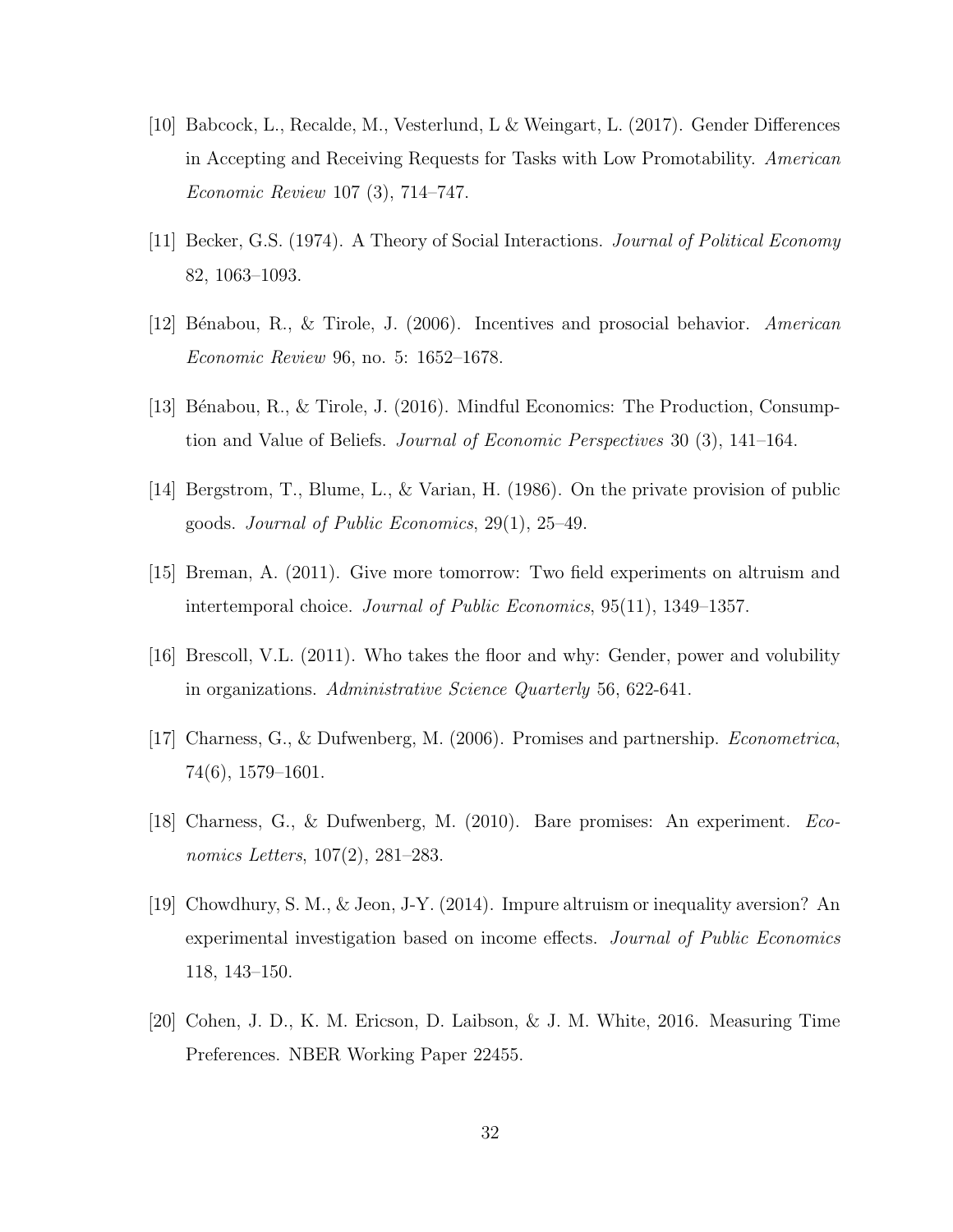- [21] Crumpler, H., & Grossman, P.J. (2008). An experimental test of warm glow giving. Journal of Public Economics, 92 (5), 1011–1021.
- [22] Dana, J., Cain, D. M., & Dawes, R. M. (2006). What you don't know won't hurt me: Costly (but quiet) exit in dictator games. Organizational Behavior and Human Decision Processes, 100(2), 193-201.
- [23] Dana, J., Weber, R. & Kuang, J.X. (2007). Exploiting moral wiggle room: experiments demonstrating an illusory preference for fairness. *Economic Theory* 33 (1), 67–80.
- [24] DellaVigna, S., List, J. A., & Malmendier, U. (2012). Testing for altruism and social pressure in charitable giving. Quarterly Journal of Economics, 127(1), 1–56.
- [25] Dreber, A., Fudenberg, D., Levine, D. K., & Rand, D. G. (2016). Self-Control, Social Preferences and the Effect of Delayed Payments. Working paper.
- [26] Exley, C.L. (2015). Excusing Selfishness in Charitable Giving: The Role of Risk. The Review of Economic Studies 83 (2), 587-628.
- [27] Frederick, S., Loewenstein, G., & O'Donoghue, T. (2002). Time discounting and time preference: A critical review. Journal of Economic Literature, 351–401.
- [28] Fudenberg, D., & Levine, D. (2006). A dual-self model of self-control. American Economic Review 96 (5), 1449–1476.
- [29] Gul, F. & Pesendorfer, W. (2001). Temptation and self-Control. Econometrica 69 (6), 1403–35.
- [30] Halevy, Y. (2015). Time consistency: Stationarity and Time Invariance. Econometrica 83 (1), 335–352.
- [31] Haushofer, J. & Shapiro, J. (2016). The short-term impact of unconditional cash transfers to the poor: Experimental Evidence from Kenya. Quarterly Journal of Economics 131 (4), 1973–2042.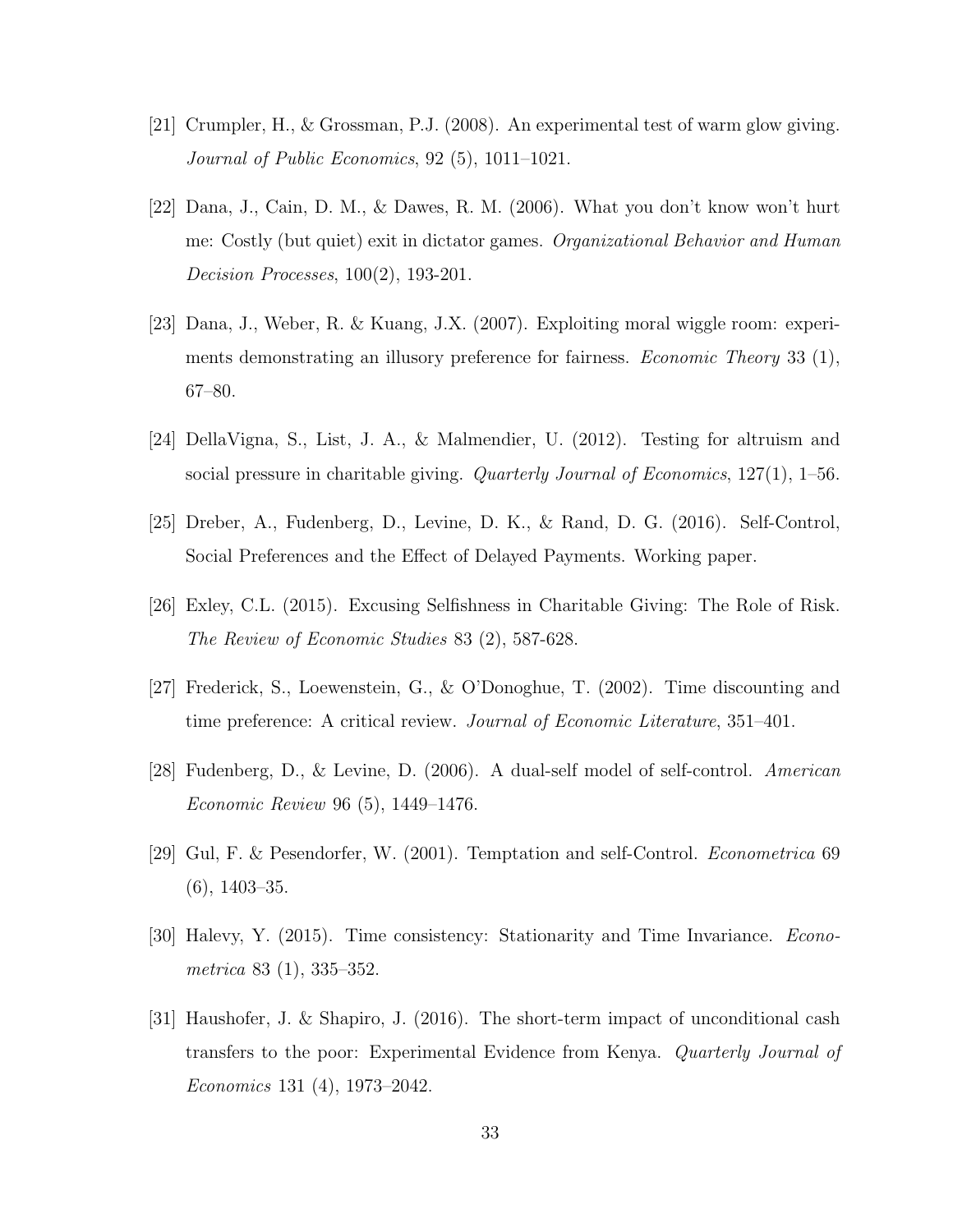- [32] Kessler, J., Kivimaki, H. & Niederle, M. (2016). Generosity Over Time. Unpublished manuscript.
- [33] Kessler, J. & Roth, A. (2014). Don't Take 'No' for An Answer: An experiment with actual organ donor registrations. Working paper.
- [34] Kreps, D. (1979). A Representation Theorem for "Preference for Flexibility". Econometrica 47 (3), 565–577.
- [35] Kovarik, J. (2009). Giving it now or later: Altruism and discounting. Economics Letters, 102 (3), 152–154.
- [36] Lacetera, N., M. Macis, & A. Mele (2016). Viral Altruism? Charitable Giving and Social Contagion in Online Networks. Sociological Review 3, 202–238.
- [37] Laibson, D. (1997). Golden eggs and hyperbolic discounting. The Quarterly Journal of Economics, 443–477.
- [38] List, J.A. (2011). The market for charitable giving. Journal of Economic Perspectives 25 (2), 157–180.
- [39] List, J.A., A.M. Shaikh, & Y. Xu (2016). Multiple Hypothesis Testing in Experimental Economics. NBER Working Paper 21875.
- [40] McClure, S., Laibson, D.I., Loewenstein, G., & Cohen, J.D. (2004). Separate Neural Systems Value Immediate and Delayed Monetary Rewards. Science 306 (5695), 503–507.
- [41] Meyvis, T., A. Bennett & D.M. Oppenheimer (2010). Precommitment to Charity. The Science of Giving: Experimental Approaches to the Study of Charity. D. M. Oppenheimer & C.Y. Olivola (Eds.). New York: Taylor and Francis.
- [42] Name-Correa, A. & Yildirim, H. (2016). "Giving" in to social pressure. Games and Economic Behavior 99, 99–116.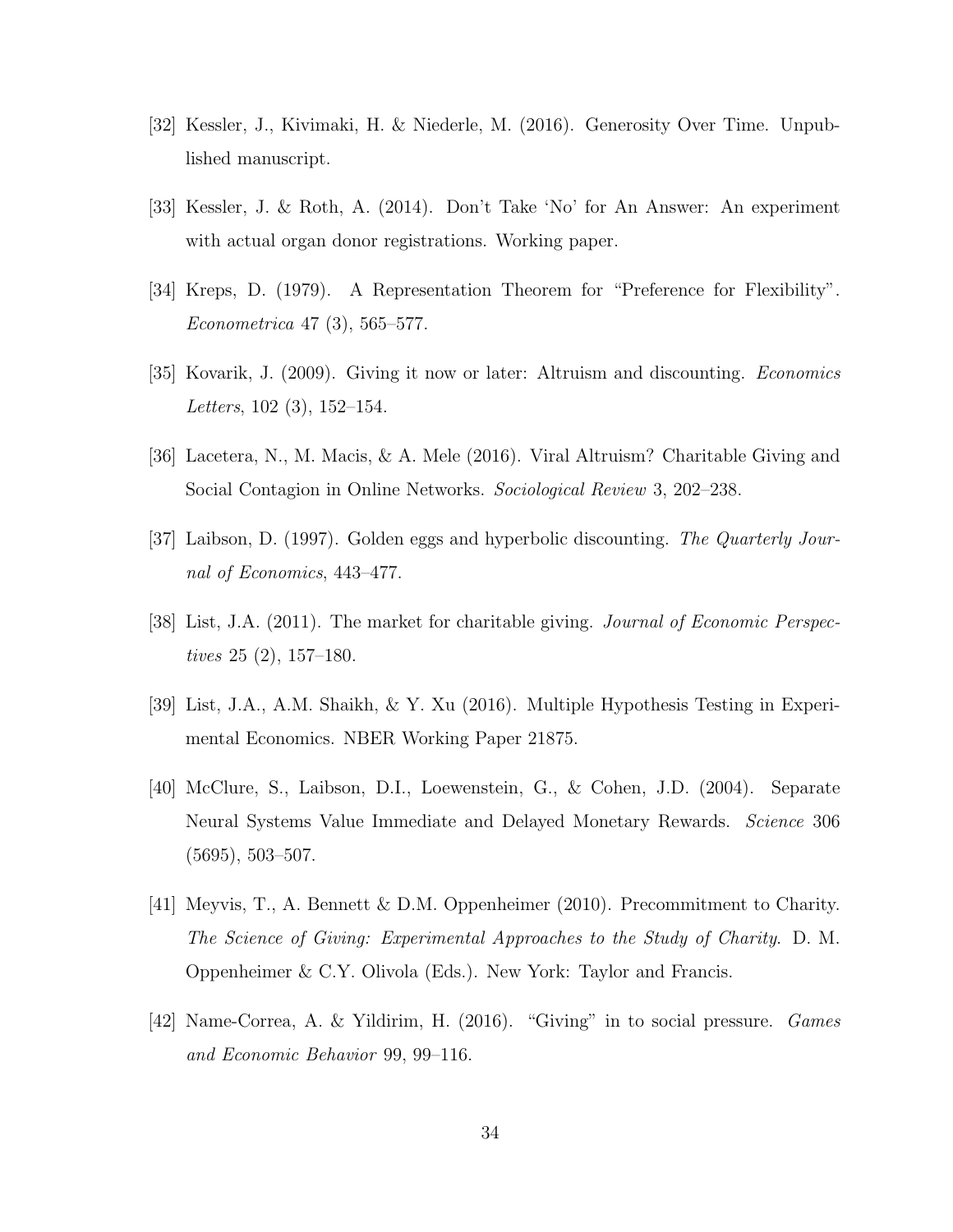- [43] Noor, J. & Ren, L. (2011). Temptation and Social Preference. Unpublished manuscript.
- [44] O'Donoghue, T., & Rabin, M. (1999). Doing it now or later. American Economic Review 89 (1), 103–124.
- [45] Rand, D. G., Greene, J. D., & Nowak, M. A. (2012). Spontaneous giving and calculated greed. *Nature*,  $489(7416)$ ,  $427-430$ .
- [46] Rand, D. G., & Kraft-Todd, G. T. (2014). Reflection does not undermine selfinterested prosociality. Frontiers in behavioral neuroscience, 8.
- [47] Rand, D. G., Peysakhovich, A., Kraft-Todd, G. T., Newman, G. E., Wurzbacher, O., Nowak, M. A., & Greene, J. D. (2014). Social heuristics shape intuitive cooperation. Nature communications 5, 3677.
- [48] Rand, D. G., Brescoll, V.L., Everett, J.A.C., Capraro, V., & Barcelo, H. (2016) Social heuristics and social roles: Intuition favors altruism for women but not for me. Journal of Experimental Psychology: General 154 (4), 389–396.
- [49] Recalde, M. P., Riedl, A., & Vesterlund, L. (2015). Error prone inference from response time: The case of intuitive generosity in public-good games. University of Pittsburgh Department of Economics WP, 15-004.
- [50] Ribar, D. C., & Wilhelm, M. O. (2002). Altruistic and joy–of–giving motivations in charitable behavior. Journal of Political Economy, 110  $(2)$ , 425–457.
- [51] Saito, K. (2015). Impure Altruism and Impure Selfishness. Journal of Economic Theory 158, 336-370.
- [52] Sanders, M. & S. Smith (2016). Can simple prompts increase bequest giving? Field evidence from a legal call centre. Journal of Economic Behavior and Organization 125, 179–191.